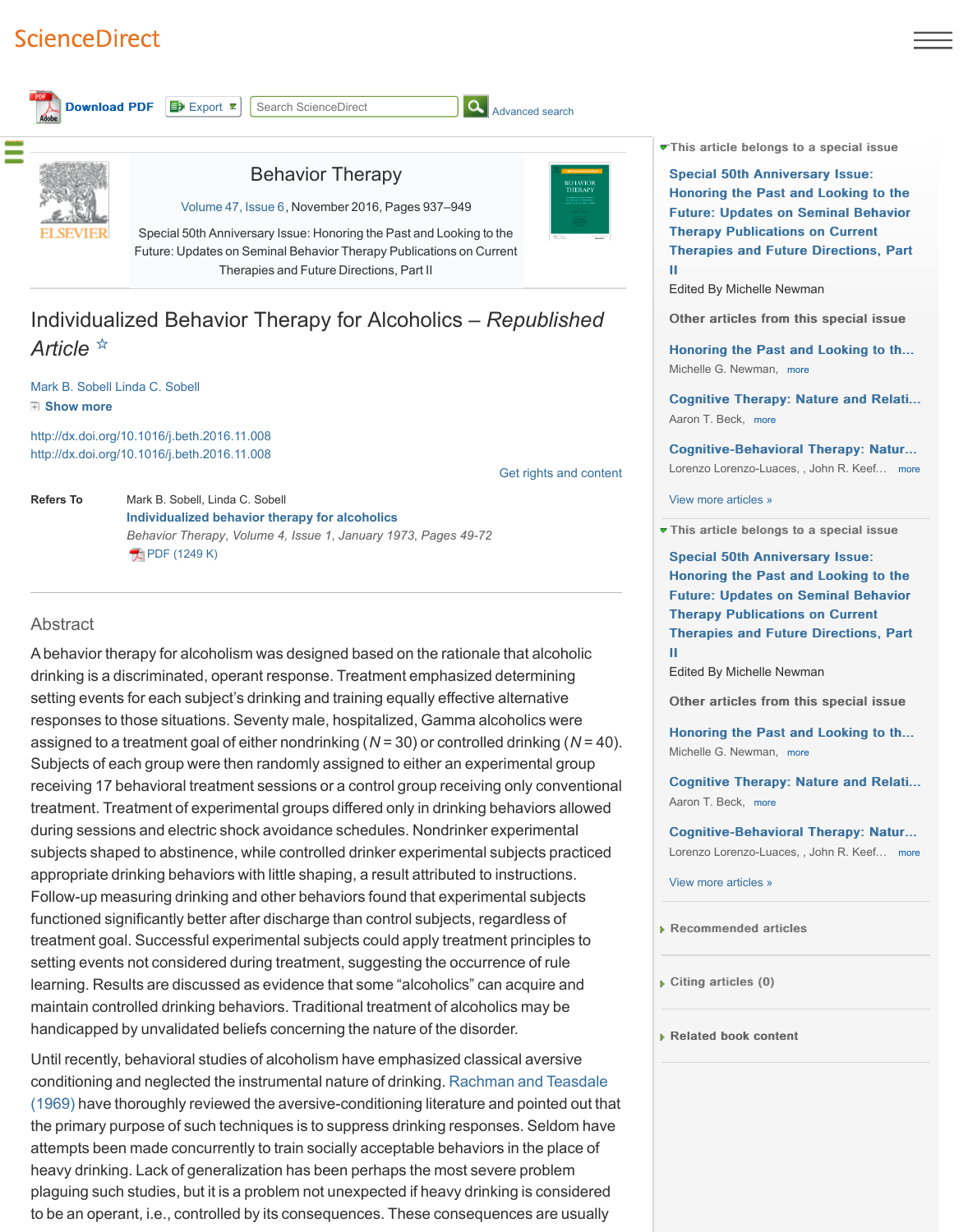electric shock. More recently, Von Wright, Pekanmäki, and Malin (1971) found that Wistar albino rats increased their alcohol intake significantly when subjected to an [approach-avoidance conflict. They al](http://www.sciencedirect.com/science/article/pii/S000578941630096X#bb0045)so present a critical review of additional experiments investigating the stress-reduction hypothesis.

Hershenson (1965), in a study based on self-reports by problem drinkers, concluded their use of alcohol was stress induced. Also working with human alcoholic subjects, Schaefer, Sobell, and Mills (1971b) found substantial indirect evidence indicating that binge drinking could be stress induced. Bandura (1969) provided an excellent reviev other studies supporting a stress-reduction hypothesis.

A behavioral approach to alcoholism which has been proposed by various investigat (Masserman and Yum, 1946, Conger, 1951, Bandura, 1969 and Lundin, 1969) but n developed into a full treatment design, considers heavy drinking of alcoholic beverages as an alcoholic individual's predominant learned response to a stressful, anxiety-lad [situation. The response](http://www.sciencedirect.com/science/article/pii/S000578941630096X#bb0040) of drinking is conceived as having been acquired because the problem drinker has been rewarded, consciously or not, for such drinking. Among the possible rewarding consequences which could result from heavy drinking in a stress situation are:

- 1. Alcohol is an extremely effective sedative (Carpenter, 1957 and Lienert and Tra 1959), and thus, by drinking, a person exp[eriencing an aversive situation ma](http://www.sciencedirect.com/science/article/pii/S000578941630096X#bb0035)y significantly reduce the physiological components of that state. Once a drunken stupor is reached there is [little doubt that a complete, although temp](http://www.sciencedirect.com/science/article/pii/S000578941630096X#bb0205)orary, escape from the aversive situation has been attained.
- 2. Alcohol consumed in large quantities is physically debilitating. During a debilitate state the drinker can avoid participating in many situations which, for whatever [reasons, he find](http://www.sciencedirect.com/science/article/pii/S000578941630096X#bb0065)s unpleasant. Knowledge of this means of avoidance could lead person to initiate a binge. At the very least, if the person is made to go through the [aversive situation, the sedative](http://www.sciencedirect.com/science/article/pii/S000578941630096X#bb0180) nature of intoxication would reduce the magnitud the accompanying anxious state.

3.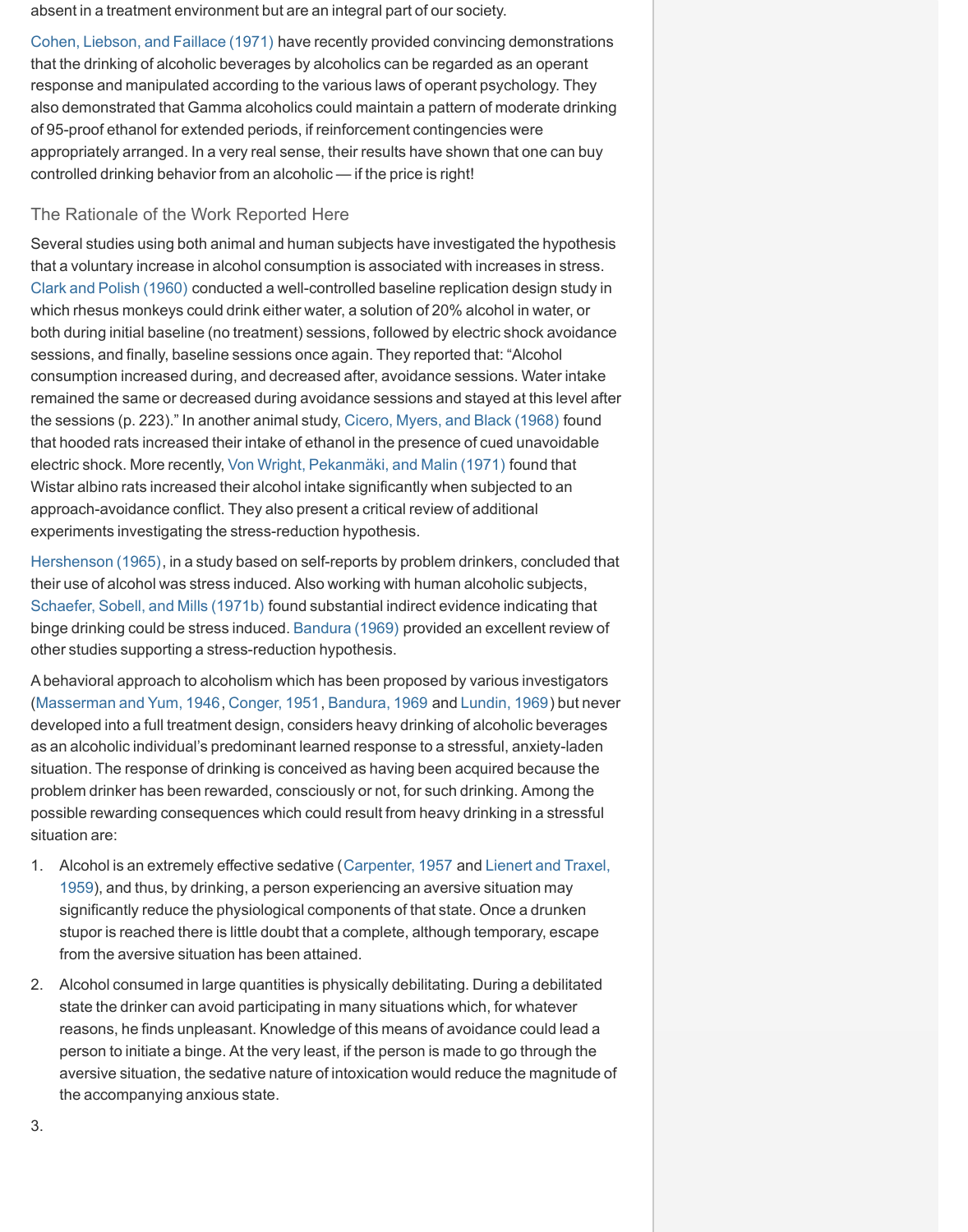studies, however, the subjects were volunteers from correctional institutions who probably: (1) had lower pre-experimental levels of stress and anxiety than the typical nonincarcerated alcoholic who is about to begin a drinking binge, and (2) were aware they would eventually (at the designation of the experimenters) have to "dry out" and return to institutional life. Given these conditions, one might expect an increase in an above preexperimental levels as drinking progressed.

# Treatment Goals

Among professionals in the field of alcoholism there is a predominant belief that excessive drinking of alcoholic beverages signifi[es a progressive dis](http://www.sciencedirect.com/science/article/pii/S000578941630096X#bb0045)ease which can be arrested, but is irreversible (Williams, 1948, Jellinek, 1960 and Knott and Beard, 1966). Many have considered the basis of this view as axiomatic (e.g., Lemere, 1963 and Thimann, 1963), but contradictory evidence is mounting. There is an everincreasing amount of reports demonstrating that persons who were at one time unquestionably "alcoholic" have been able to acquire, of ten without therapeutic intervention [other than detoxification, a pattern of social, normal, or](http://www.sciencedirect.com/science/article/pii/S000578941630096X#bb0135) controlled drinking (Lemere, 1953, Selzer and Holloway, 1957, Pfeffer and Berger, 1957, Davies, 1962, Mukasa et al., 1964, Kendell, 1965, Bailey and Stewart, 1967, Mukasa and Arikawa, 1968, Reinert and Bowe[n, 1968, Anant, 1968, Quirk, 1968 and Mill](http://www.sciencedirect.com/science/article/pii/S000578941630096X#bb0110)s et al., 1971). Excellent reviews of this literature have been published by Pattison (1966) and Pattis Headley, Gleser, and Gottschalk (1968). They, as well as Gerard, Saenger, and Wile (1962), also found no necessary association between abstinence and other criteria commonly accepted as indices of emotional adjustment. In short, while there is presently no evidence that controlled drinking by former alcoholics is impossible; there is exter evidence to the contrary. Certainly the pattern of moderate drinking acquired by a for alcoholic is a special kind of drinking. Reinert and Bowen (1968) have suggested using the term "controlled drinker" to identify such persons. By their definition, the controlled drinker, unlike the normal or social drinker, "...must be on guard... must choose care and even compulsively the time, the place, and the circumstances of drinking, and he must rigidly limit the amount he drinks (p. 286)."

Persons working in the field of alcoholism, however, have been slow to accept these repeated findings of succes[sful drinking by f](http://www.sciencedirect.com/science/article/pii/S000578941630096X#bb0210)[ormer alcoholic](http://www.sciencedirect.com/science/article/pii/S000578941630096X#bb0070)s. For instance, when Da [innocently reported some positive results in a 1962 follow-up study, the r](http://www.sciencedirect.com/science/article/pii/S000578941630096X#bb0090)eport elicited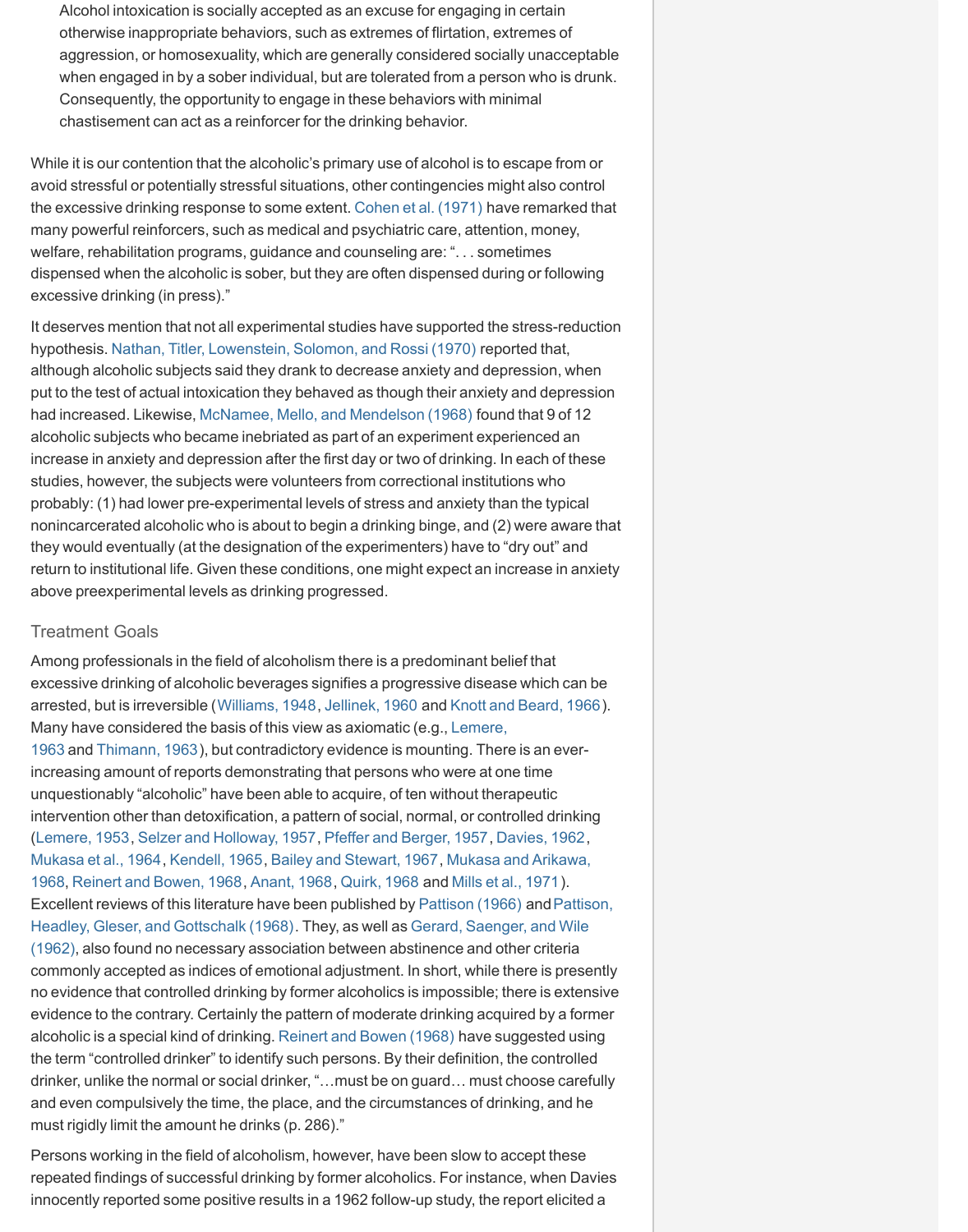The experiment reported in the remainder of this paper was designed in accordance the preceding rationale. Treatment sessions dealt directly with the inappropriate beh of excessive drinking and emphasized a patient's learning alternative, more appropr responses to stimulus conditions which had previously fun[ctioned as setti](http://www.sciencedirect.com/science/article/pii/S000578941630096X#bb0090)ng e[vents for](http://www.sciencedirect.com/science/article/pii/S000578941630096X#bb0020) his heavy drinking. The treatment took into account the learning history of each indiv patient and was specifically tailored to meet each patient's needs.

# Method

# **Subjects**

Seventy male patients who had voluntarily admitted themselves to Patton State Hos for treatment of alcoholism and volunteered to serve in research st[udies were used as](http://www.sciencedirect.com/science/article/pii/S000578941630096X#bb0060) [subjects. All subjects](http://www.sciencedirect.com/science/article/pii/S000578941630096X#bb0025) [were screened](http://www.sciencedirect.com/science/article/pii/S000578941630096X#bb0140) for [health problem](http://www.sciencedirect.com/science/article/pii/S000578941630096X#bb0165)s and psychosis by a thorough medical and psychiatric examination. The staff then interviewed each subject for 45 to determine his desire for treatment and which of the two treatment goals offered was most appropriate: nondrinking or controlled drinking. Those subjects who could social identify with AA, requested abstinence, and/or lacked outside social support for controlled drinking were always assigned to nondrinking. Subjects who requested controlled drinking, had available significant outside social support for such behavior and/or had successfully practiced social drinking at some time in the past were considered potential candidates for the controlled drinking goal. After a majority staff decision had determined a subject's treatment goal, the subject was then randomly assigned to either a control group receiving only the conventional hospital treatment (large therapy groups, AA meetings, drug, physio-, and industrial therapy), or an experimental group receiving 17 behavioral treatment sessions in addition to the conventional hospital treatment.

Statistics describing educational, demographic, and sociological characteristics of subjects in each of the four groups appear in Table 1. All subjects had experienced s withdrawal symptoms, damaged their physical health, finances, and social standing result of excessive drinking. Thus, all subjects met the criteria of Jellinek's (1960) Gamma alcoholics. There were no statistically significant differences between respe experimental and control groups, with the exception that nondrinker, experimental subjects had a significantly ( $p < .05$ ) higher level of education than nondrinker, control subjects.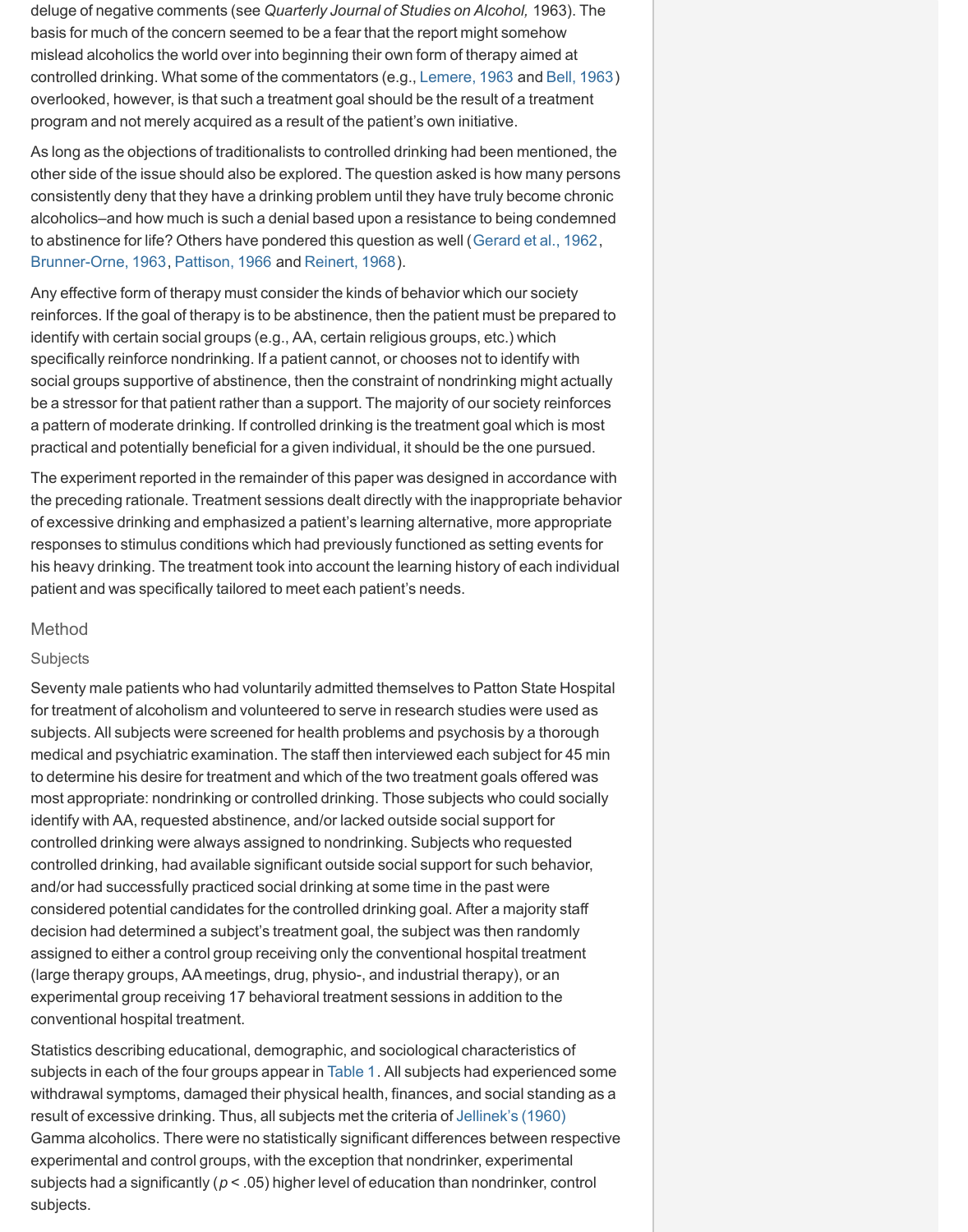| <b>IVIAITIEG</b>                 | Ю              | 4              | ა              | O              |
|----------------------------------|----------------|----------------|----------------|----------------|
| Single                           | $\overline{4}$ | 5              | 3              | $\overline{2}$ |
| Divorced, Separated              | 10             | 11             | $\overline{9}$ | 6              |
| Widower                          | $\overline{0}$ | $\overline{0}$ | $\overline{0}$ | $\overline{1}$ |
| Religion                         |                |                |                |                |
| Protestant                       | 16             | 13             | 13             | 13             |
| Catholic                         | $\overline{2}$ | 5              | 1              | $\overline{1}$ |
| L.D.S.                           |                | $\overline{1}$ | $\overline{1}$ | $\overline{1}$ |
| Agnostic                         | $\mathbf 1$    | $\overline{1}$ | $\overline{0}$ | $\overline{0}$ |
| Occupation                       |                |                |                |                |
| <b>Blue collar</b>               | 17             | 16             | 11             | 15             |
| White collar                     | 1              | $\overline{2}$ | 3              | $\overline{0}$ |
| <b>Retired</b>                   | 1              | 1              | 1              | $\overline{0}$ |
| <b>Student</b>                   | $\overline{1}$ | $\overline{1}$ | $\overline{0}$ | $\overline{0}$ |
| Withdrawal symptoms              |                |                |                |                |
| Tremors, sweating                | 9              | 12             | 5              | 5              |
| convulsions, blackouts           | $\overline{4}$ | $\overline{4}$ | 3              | $\overline{2}$ |
| hallucinations, deliruim tremens | $\overline{7}$ | $\overline{4}$ | $\overline{7}$ | 8              |
| $\mathcal N$                     | 20             | 20             | 15             | 15             |

a Experimental conditions were controlled drinker, experimental (CD-E), controlled drinker, control (O C), nondrinker, experimental (ND-E), and nondrinker, control (ND-C).

**Table option** 

### **Facilities**

The research ward at Patton State Hospital contained the central research facilities, a simulated bar and cocktail lounge, and a simulated home environment. The bar environment, which has been fully described elsewhere (Schaefer et al., 1971b), was equipped with a television camera which could be remotely controlled from an adjace room which contained videorecording apparatus.

The simulated home environment was located immediately adjacent to the bar and separated from it by heavy, floor-length draperies. It was carpeted and included a so love seat, a soft chair, two end tables with lamps, two coffee tables, a pole lamp, a television set, and a phonograph.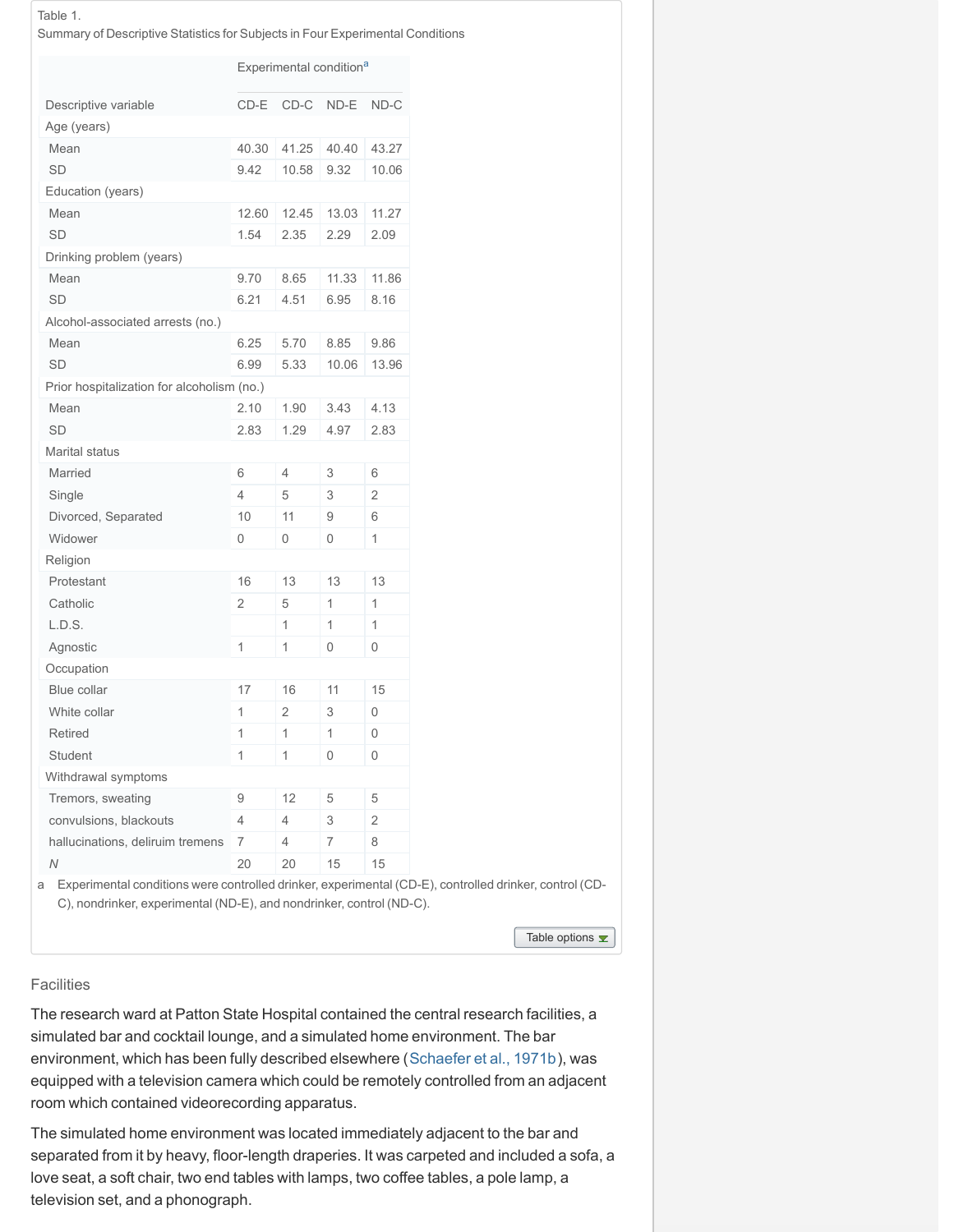cumulative treatment file of all delineated stimulus control variables and alternative responses was maintained.

In all except probe sessions (8, 12, and 16), inappropriate drinking behaviors (respectively to treatment goal) were punished by electric shocks delivered on a variable ratio 2 (V avoidance schedule. An avoidance rather than escape schedule was used because potential for shaping self-control. A VR 2 ratio was used in order to increase resistane extinction. A larger ratio schedule (e.g., VR 3, VR 10) was not used because it was suspected that the reinforcing effects of drinking might be sufficient to completely nu the occasional receipt of shocks. Probe sessions during which drinks were available shock contingencies absent made it possible to assess whether the drinking patterns demonstrated in shock sessions could be expected to generalize to situations not ha immediate aversive consequences for inappropriate drinking.

The types of drinks available during sessions were: (1) mixed–1 oz liquor (43% alcoh content) with 2 oz mixer, (2) beer–12 oz  $(3-4%$  alcohol content), (3) wine–2  $1/2$  oz  $(2)$ alcohol content) or 4 oz (12% alcohol content), and (4) straight–1 oz liquor (43% alco content) served in three one third-oz portions to guard against taking advantage of th variable shock schedule.

When shock contingencies were in effect, nondrinker subjects occasioned a 1-sec shock (delivered on a VR 2 schedule) by ordering any drink. The drink was then served and subjects occasioned a continuous shock from the time they touched the glass until the time they released it (the drink could be consumed). Rules for controlled drinking we derived from actual data collected from social drinkers who had participated in experimental baseline drinking studies conducted in the simulated bar (Sobell et al., 1972 and Schaefer et al., 1971a). Controlled drinker subjects occasioned a 1-sec sh (delivered on a VR 2 schedule) for the following inappropriate drinking behaviors: (1) ordering a straight drink, (2) taking a sip larger than one sixth (mixed) or one twelfth (beer) of the drink's total volume (glasses were demarcated), (3) ordering a drink with 20 min of previously ordering a drink, or (4) ordering any more than three total drinks. After consuming three drinks within a session, controlled drinker subjects were place the same shock contingencies as nondrinker subjects.

Table 2 presents a description of session characteristics, and the following describes experimental procedures used in more detail: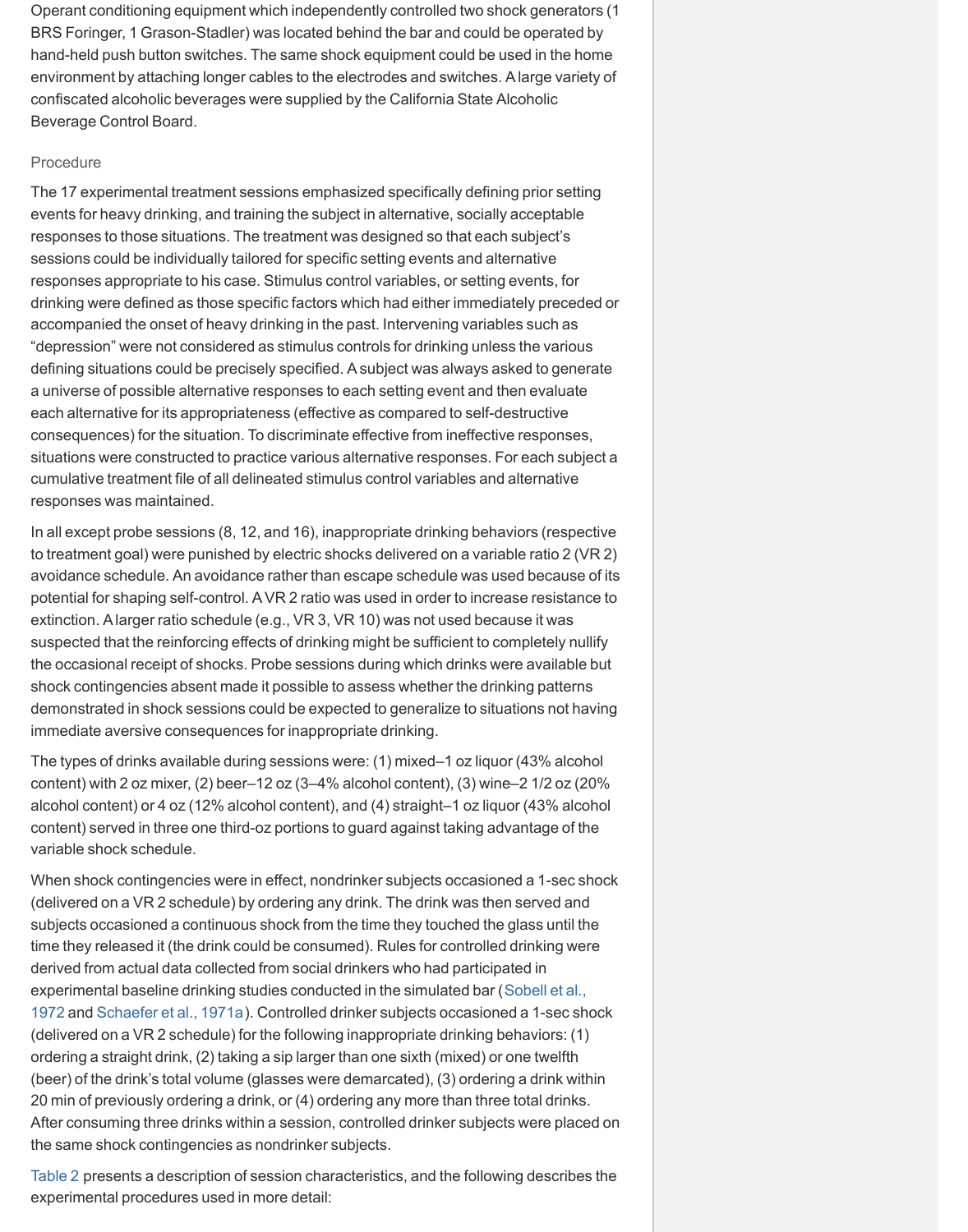each session. Sessions were conducted in the experimental bar and were separated by 1 sober day. The final 90 min of each session were videotaped.

d Replay was of sessions 1 and 2, resp[ec](http://www.sciencedirect.com/science/article/pii/S000578941630096X#tf0010)tively. These sessions, as well as session 6, allowed an evaluation of each subject's responses to a novel stressful situation.

**Table [op](http://www.sciencedirect.com/science/article/pii/S000578941630096X#tf0015)tion** 

### Sessions 1 and 2, Drunk, Videota[pe](http://www.sciencedirect.com/science/article/pii/S000578941630096X#tf0025)d

Taking advantage of the sedative effects of alcohol, staff members probed each subj for stimulus controls for the drinking response, discussed fear-laden topics, and evaluated the subject's verbal and nonverbal reactions to potentially stressful situations. These sessions further served to demonstrate to each subject that he could become quite drunk and then sober up the next day without suffering from withdrawal sympto or severe cravings for alcohol.

The majority of sessions 3 through 17 were conducted in either the home or bar environment, whichever most closely approximated the subject's usual drinking environment. In these sessions, subjects were run individually, with one staff member (determined on a rotating basis) assigned to each session.

### Session 3, Education

The subject, irrespective of treatment goal, was instructed about: (1) when and why various shock contingencies would apply, (2) the occurrence of probe (no shock) day (3) the treatment rationale-emphasizing that drinking is considered to be a learned behavior which occurs in certain stimulus situations and not in others (discriminated response) and is controlled by its consequences, and (4) a response repertoire for refusing alcoholic beverages–structured situations where subjects could p[ractice](http://www.sciencedirect.com/science/article/pii/S000578941630096X#) resisting social pressures to drink were used. Additionally, controlled drinker subject were trained in a response repertoire for mixed drinks, as a previous study (Sobell, Sobell, & Schaffer, 1971) had demonstrated that many Gamma alcoholics had a gro deficiency in familiarity with types of mixed drinks.

During sessions 4 through 16, data were recorded for the following quantifiable drink behaviors: drinks ordered, infractions of controlled or nondrinking rules (shocks occasioned), shocks actually received, sips per drink, kinds of drinks ordered, and tin (sec) between successively ordered drinks.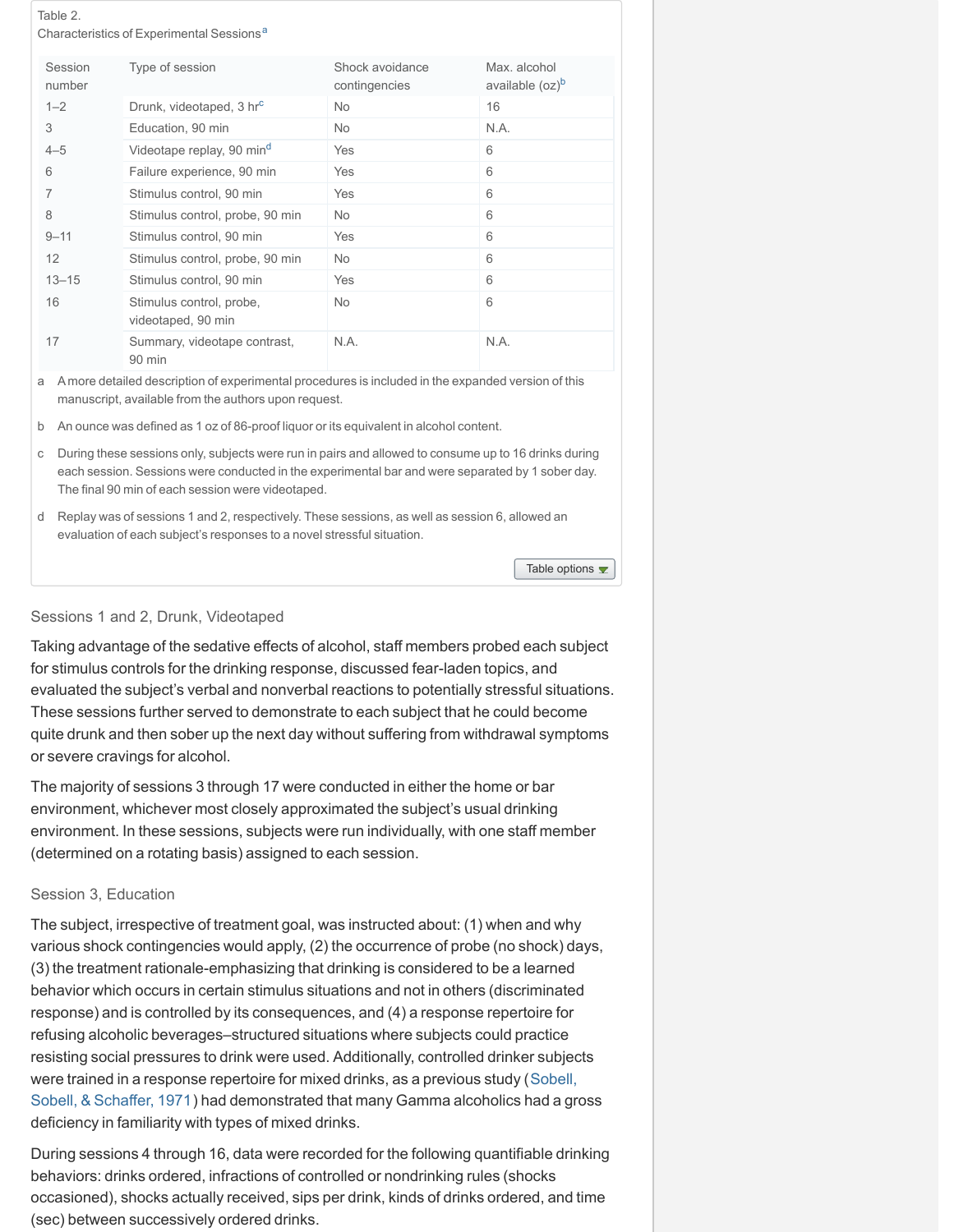When a nondrinker subject ordered no drink for two consecutive sessions during sessions 4 through 16, a priming prompt of a free drink was offered at the start of the session. If the subject consumed the free drink, any applicable shock contingencies then reinstated. If he chose not to consume the drink, [he had to pour it down th](http://www.sciencedirect.com/science/article/pii/S000578941630096X#bb0180)e sink this procedure continued at 15-min intervals for the entire session.

# Session 17, Summary, Videotape Contrast

Selected replays of drunken behavior, which occurred during sessions 1 and 2, were contrasted with videotape of sober behavior during session 16. The subject's progre was discussed and he was presented with a wallet-sized research program card, wh included a list of *Do's* and *Do Not's* specific to his treatment. He was encouraged to extend the principles of self-behavioral analysis and exercising alternative response all phases of his life.

In almost all cases, subjects chose to discharge from the hospital within 2 weeks after session 17. An in-depth interview was conducted with each subject before discharge and after discharge continuous phone and personal contact was maintained with all experimental and control subjects and their respective collateral sources. Formal fol up intervals of 6 weeks, 6 months, and 1 year were scheduled. For each subject the following information was obtained over each follow-up interval:

- 1. Drinking disposition (1 oz defined as 1 oz of 86-proof liquor or its equivalent in alcohol content)–(a) drunk days defined as any days during which 10 or more oz were consumed or any days more than 2 consecutive days when between 7 and were consumed, (b) controlled drinking days defined as any days during which 6 or less were consumed or any isolated 1- or 2-day sequence when between 7 and 9 oz were consumed, (c) abstinent days, and (d) abstinent days resulting from hospital or jail incarcerations for alcohol-related incidents (all incarcerations were verified through the holding facility and by inspecting the subject's rap sheet).
- 2. Vocational status as to improved, same as, or worse than prior to treatment.
- 3. Use or nonuse of therapeutic supports outside the hospital after treatment (e.g., community counseling services, etc.).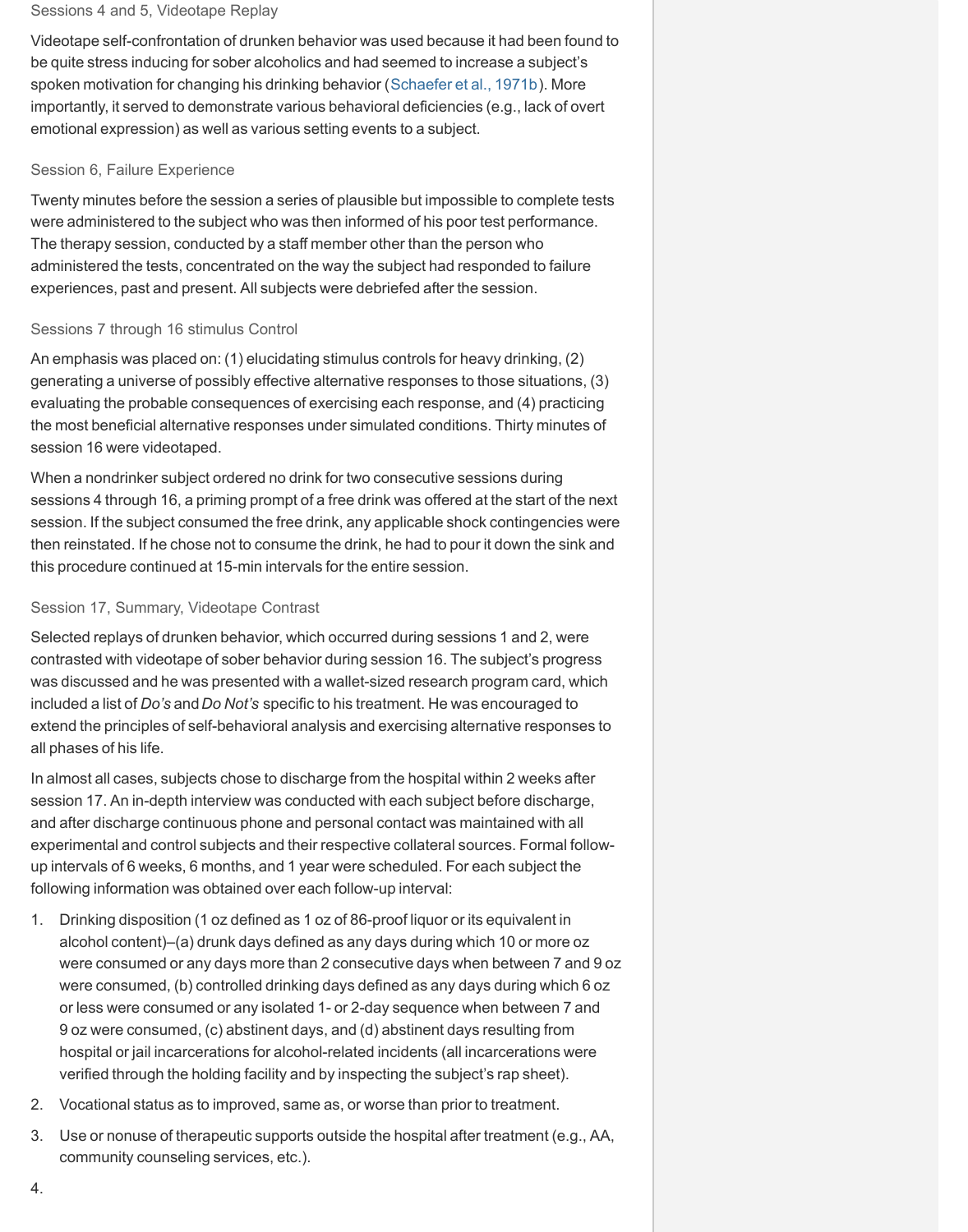shock) sessions, but all four subjects who ordered drinks during session 12, and one of the three subjects who ordered drinks during session 16 ordered only one or two of the six total drinks available without penalty.

Figure 1.

Total number of drinks ordered per session by nondrinker subjects ( $N = 15$ ) during experimental treatm sessions 4 through 16.

Figure option

[Drinks consumed as priming prompts \(see Meth](http://www.sciencedirect.com/science/article/pii/S000578941630096X#gr1)od) are not included in the data. Prin prompt drinks were offered to 11 subjects during a total of 17 sessions, but were consumed in only three cases. On each occasion when a priming prompt drink was consumed, the subject then proceeded to order and fully consume only one addition drink. Thus, there is no evidence that priming prompts were effective in producing increased drinking.

Controlled Drinker Experimental Subjects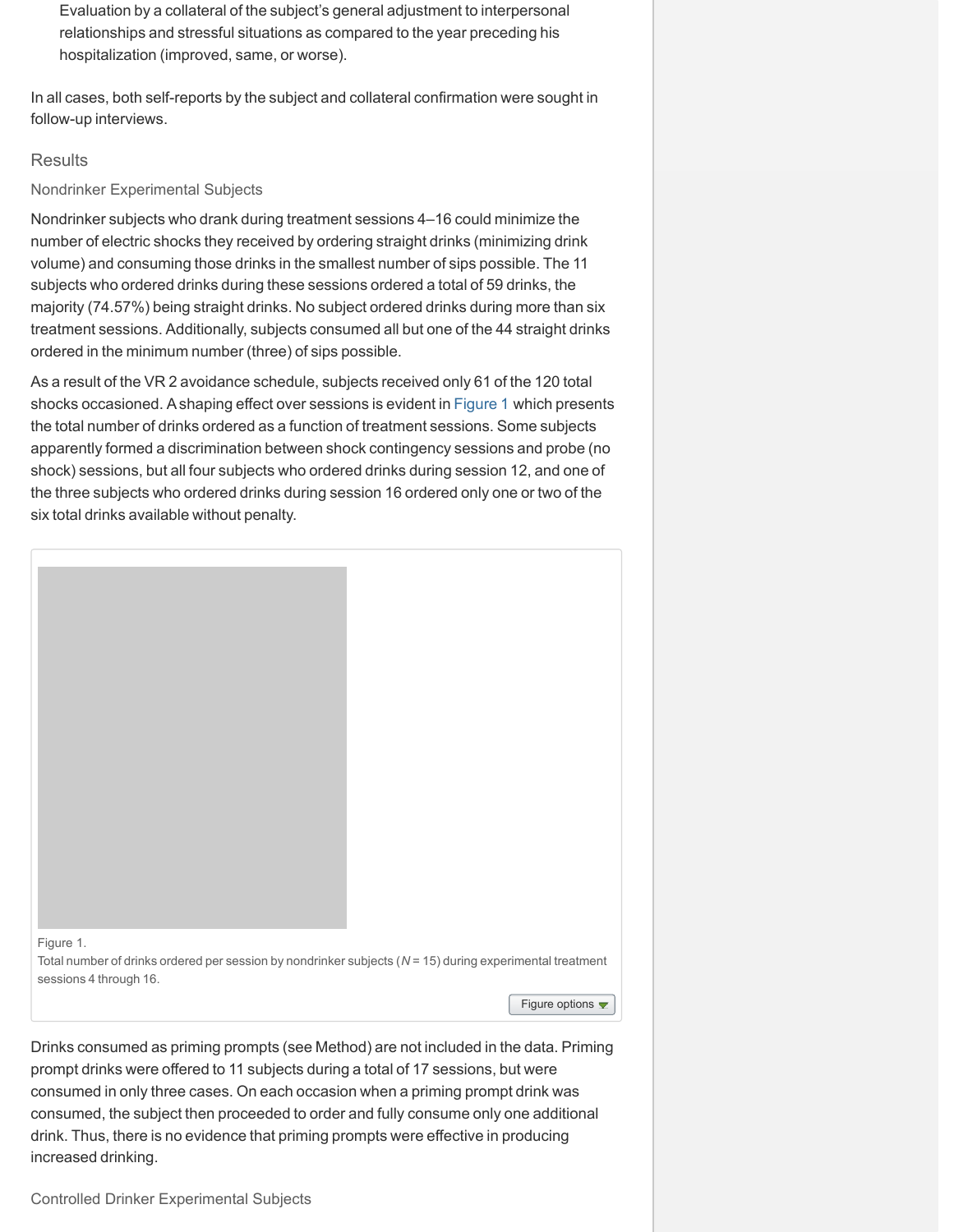This difference is statistically significant ( $t(11) = 7.84$ ,  $p < .01$ ). As in the case of the nondrinker subjects, this difference could not be attributed to any particular small gro of subjects.

#### Table 3.

Number of Inappropriate Drinking Behaviors Emitted by Controlled Drinker Experimental Subjects Dur Treatment Sessions. Figures in Parentheses Indicate the Number of Subjects Who Emitted the Inappropriate Behavior at Least One Time During That Session

|                          | Inappropriate behavior <sup>a</sup> |                            |                                 |                                           |
|--------------------------|-------------------------------------|----------------------------|---------------------------------|-------------------------------------------|
| <b>Session</b><br>number | Ordering < 20 min<br>apart          | Ordering > three<br>drinks | $Sips > 1/6$ of drink<br>volume | Total inappropriate<br>drinking behaviors |
| $\overline{4}$           | $\overline{0}$                      | $\overline{0}$             | 3(3)                            | 3(3)                                      |
| 5                        | 1(1)                                | $\overline{0}$             | $\mathsf{O}\xspace$             | 1(1)                                      |
| 6                        | 2(2)                                | 2(1)                       | 4(2)                            | 8(3)                                      |
| $\overline{7}$           | 1(1)                                | $\overline{0}$             | 1(1)                            | 2(1)                                      |
| $8-Prb$                  | 3(3)                                | 4(3)                       | $8(4)^{c}$                      | 15(6)                                     |
| 9                        | $\overline{0}$                      | $\overline{0}$             | $\mathsf{O}\xspace$             | $\mathbf 0$                               |
| 10                       | 1(1)                                | 1(1)                       | $\mathsf{O}\xspace$             | 2(1)                                      |
| 11                       | 2(2)                                | 1(1)                       | 1(1)                            | 4(3)                                      |
| $12-Prb$                 | 8(4)                                | 8(4)                       | $9(4)^{c}$                      | 25(7)                                     |
| 13                       | 1(1)                                | $\overline{0}$             | $\mathsf{O}\xspace$             | 1(1)                                      |
| 14                       | 1(1)                                | $\overline{0}$             | $\mathsf{O}\xspace$             | 1(1)                                      |
| 15                       | $\overline{0}$                      | $\overline{0}$             | $\overline{0}$                  | $\mathbf 0$                               |
| $16-Prb$                 | 8(6)                                | 5(4)                       | $3(2)^{c}$                      | 16(6)                                     |

a Each inappropriate drinking behavior which occurred was counted separately.

b Pr indicates probe session, no shock contingencies in effect.

c Known minimum value. Total number of occasions when a drink was consumed in fewer than six si

**Table option** 

With the exception of subjects learning to drink with smaller sips, little or no shaping of drinking behavior was evident over sessions. This finding might be interpreted as reflecting a practice effect resulting from the instructions given subjects during session The fact that no straight drink was ordered even during probe sessions also suggests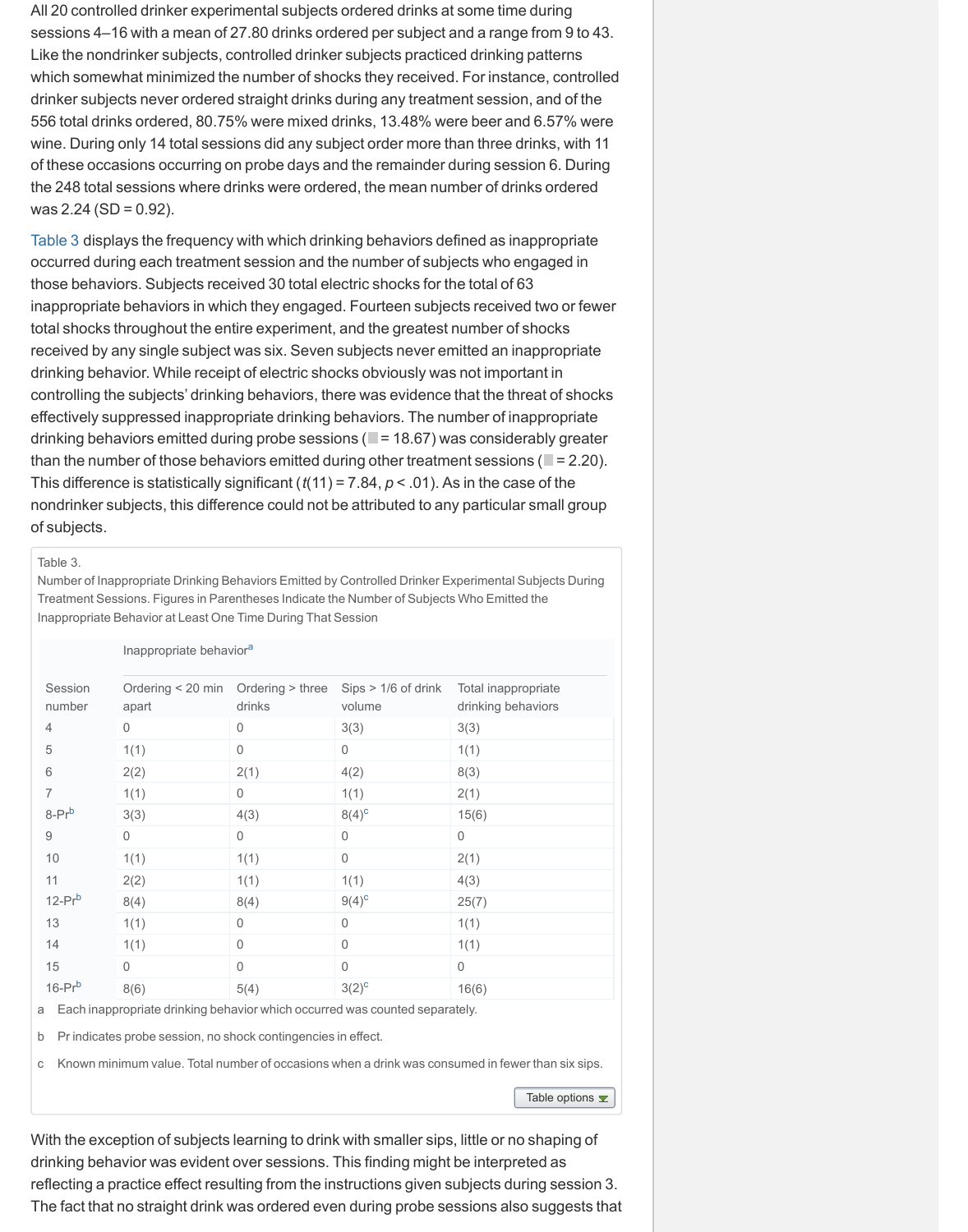Figure 2.

Mean number of ounces of 86-proof alcohol (or the equivalent in alcohol content) consumed per session controlled drinker subjects who ordered drinks during experimental treatment sessions 4 through 16. Numbers in parentheses indicate the number of subjects who ordered drinks during each session.

Figure option

### What Staff Members Learned

To the authors' knowledge, there is no reported precedent for the theoretical foundat [of this experiment being as systematically applied to behavior therapy ta](http://www.sciencedirect.com/science/article/pii/S000578941630096X#gr2)lk sessions here reported. This experiment, therefore, constituted a major learning experience for of the staff members involved. The staff consisted of permanent, paid employees wh were either upper division students at a local university, or research assistants who h already obtained their B.A. in psychology. Staff learning is documented in Figure 3. A major stimulus control variable or alternative response was defined as meeting the criteria of specificity discussed in the Method section of this paper, as compared to va descriptive terminology.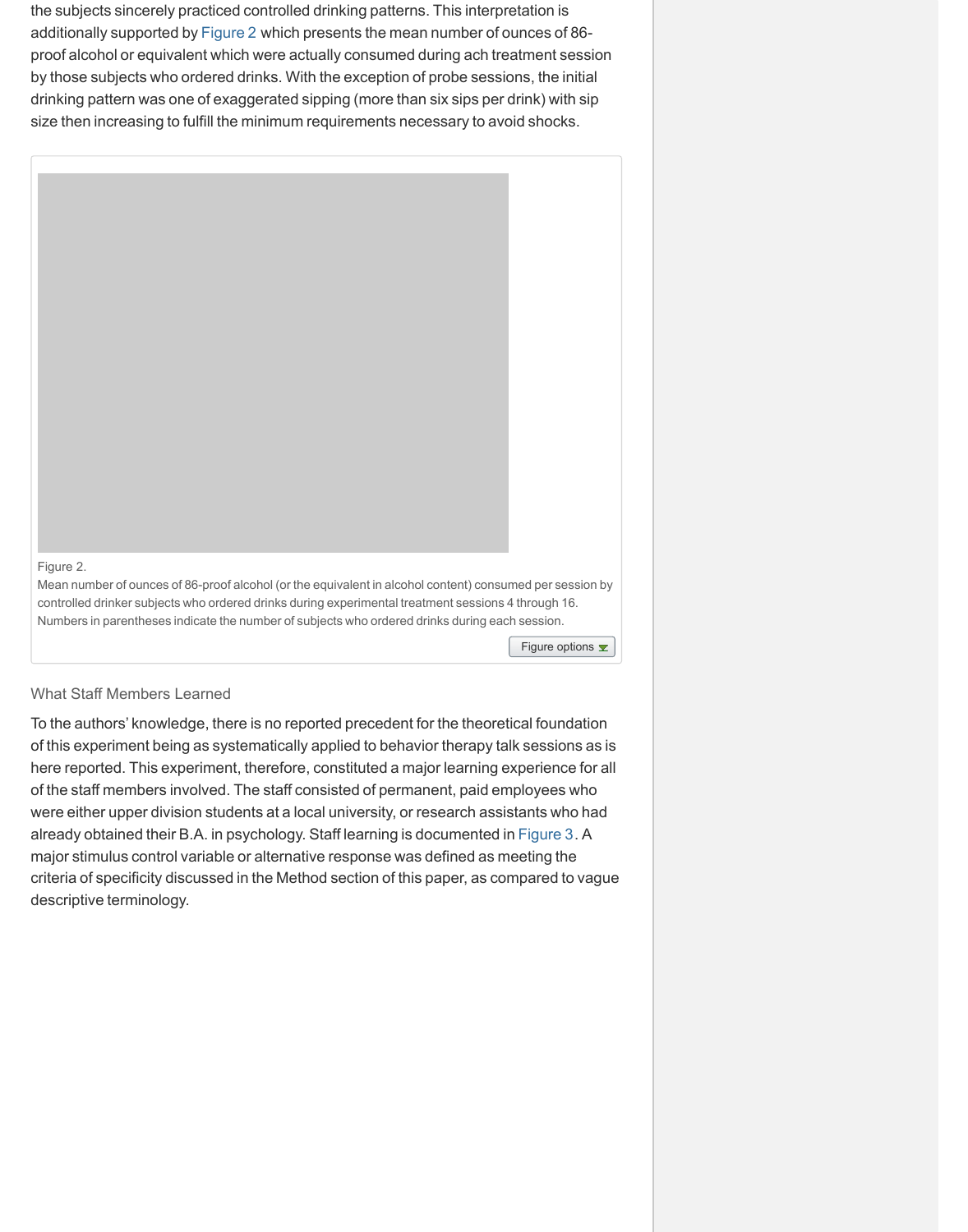Figure 3.

Mean number of major stimulus control variables and alternative responses recorded by staff members treatment notes for controlled drinker subjects ( $N = 20$ ) and nondrinker subjects ( $N = 15$ ) as a function temporally consecutive groups of five subjects each.

Figure option

### Follow-Up Results

[All 70 of the subjects had been discharged from](http://www.sciencedirect.com/science/article/pii/S000578941630096X#gr3) the hospital for at least 6 weeks prior the preparation of this report, and 48 subjects had been discharged for longer than 6 months. Table 4 shows the number of subjects from each experimental condition who were due for follow-up, the percentage of subjects located, and the percentage of ca in which one or more collateral sources were interviewed.

#### Table 4.

Summary of the Number of Subjects Due for Follow-up at 6-Week and 6-Month Intervals. Percentage of Subjects Found, and Percentage of Cases in Which One or More Collateral Sources Were Interviewed

| Experimental<br>condition <sup>a</sup> | N due for follow-up at this<br>time | Found<br>(% ) | One or more collateral sources<br>interviewed $(\% )$ |
|----------------------------------------|-------------------------------------|---------------|-------------------------------------------------------|
| Six-week follow-up                     |                                     |               |                                                       |
| $CD-E$                                 | 20                                  | 100           | 90.0                                                  |
| $CD-C$                                 | 20                                  | 100           | 90.0                                                  |
| ND-E                                   | 15                                  | 100           | 93.4                                                  |
| $ND-C$                                 | 15                                  | 100           | 93.4                                                  |
| Total                                  | 70                                  | 100           | 92.9                                                  |
| Six-month follow-up                    |                                     |               |                                                       |
| $CD-E$                                 | 18                                  | 100           | 94.4                                                  |
| $CD-C$                                 | 10                                  | 100           | 80.0                                                  |
| ND-E                                   | 8                                   | 100           | 87.5                                                  |
| $ND-C$                                 | 12                                  | 100           | 100.0                                                 |
| Total                                  | 48                                  | 100           | 91.6                                                  |

a Experimental conditions were controlled drinker, experimental (CD-E), controlled drinker, control (O C), non[drinker, ex](http://www.sciencedirect.com/science/article/pii/S000578941630096X#t0020)perimental (ND-E), and nondrinker, control (ND-C).

**Table option**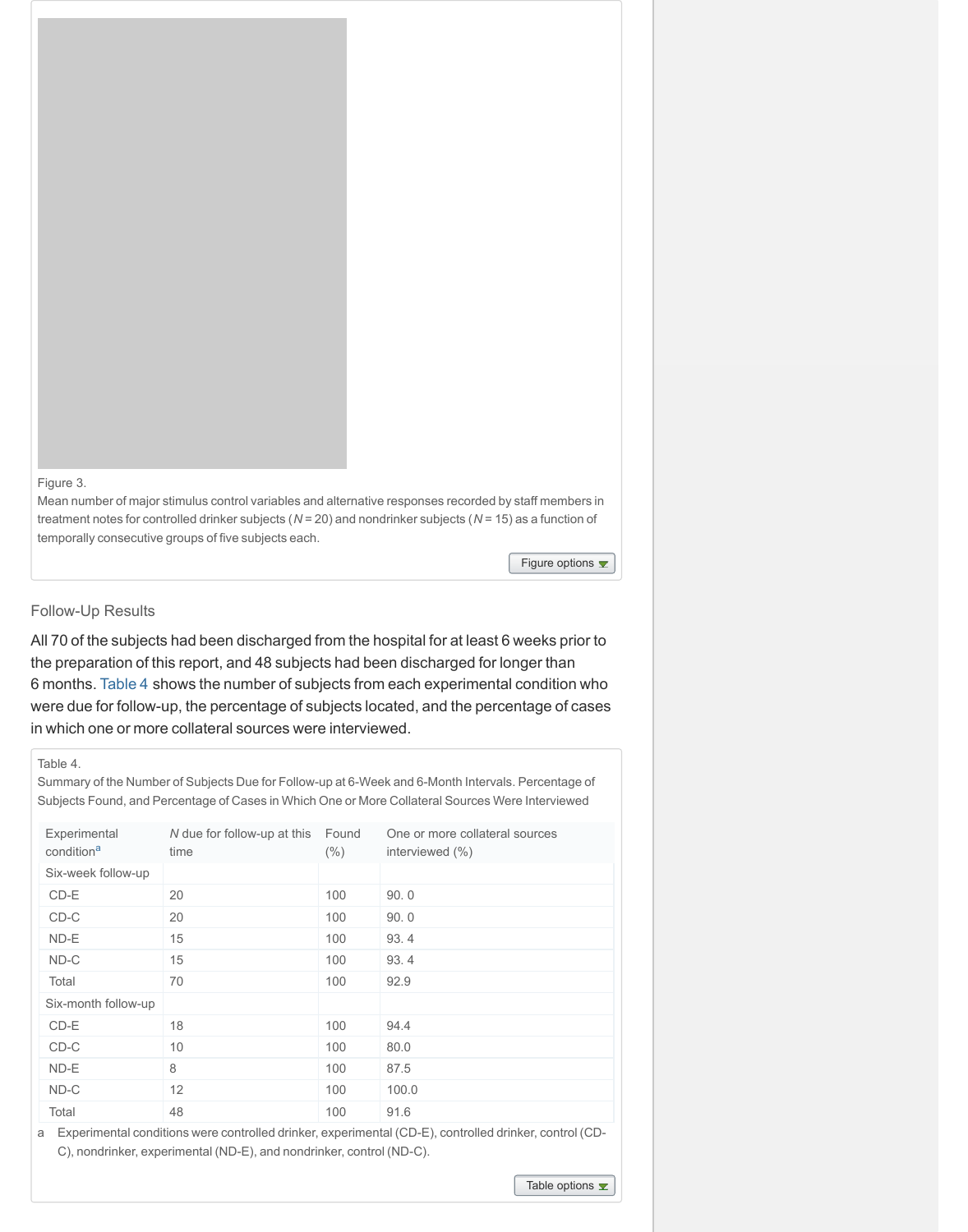| SIX-week follow-up                                     |      |      |      |      |
|--------------------------------------------------------|------|------|------|------|
| Controlled drinking or abstinent, not incarcerated (%) | 85.5 | 45.0 | 73.4 | 53.3 |
| Drunk or incarcerated, alcohol-related (%)             | 15.0 | 55.0 | 26.6 | 46.7 |
| Six-month follow-upb                                   |      |      |      |      |
| Controlled drinking or abstinent, not incarcerated (%) | 77.8 | 30.0 | 75.0 | 16.7 |
| Drunk or incarcerated, alcohol-related (%)             | 22.2 | 70.0 | 25.0 | 75.0 |
| Deceased, alcohol or drug related (%)                  | 0.0  | 0.0  | 0.0  | 8.3  |

a Experimental conditions were controlled drinker, experimental (CD-E), controlled drinker, control (O C), nondrinker, experimental (ND-E), and nondrinker, control (ND-C).

b Not all subjects were due for 6-month follow-up. Data are presented for 18 CD-E, 10 CD-C, 8 ND-E 12 ND-C subjects.

**Table option** 

Fisher–Yates Exact Probability Tests (McNemar, 1962) were calculated comparing respective experimental and control groups by drinking dispositions (functioning well functioning well) at the two follow-up intervals. Differences between the controlled dr experimental and control subjects were found to be statistically significant ( $p < .05$ ) for each follow-up interval. At the time of this report, only 48 of the 70 total subjects were for 6-month follow-up. However, [co](http://www.sciencedirect.com/science/article/pii/S000578941630096X#tf0050)ntinuing follow-up suggests that complete 6-mon data will substantiate the data in Table 5. Differences between the nondrinker experimental and control subjects at the 6-week interval are not statistically significa although in the predicted direction. At 6 months, the difference between these group significant ( $p < 0.05$ ). For this computation, the one subject who had died in an automo accident was included as not functioning well. Although this subject had remained abstinent until the [tim](http://www.sciencedirect.com/science/article/pii/S000578941630096X#tf0055)e of his death (about 2 months after discharge), an autopsy fou heavy incidence (0.4 mgm) of barbiturates in his blood. Once again, continuing follow suggests that the 6-month differences between groups will still be significant when d are complete.

Table 6, which presents the mean percentage of days spent in each drinking disposition by subjects from different experimental conditions for 6-week and 6-month follow-up periods, supports the data of Table 5. It is interesting that the majority of incarceration experimental subjects were in hospitals, while control subjects were predominantly incarcerated in jails. This difference might have been the result of voluntar[y](http://www.sciencedirect.com/science/article/pii/S000578941630096X#) hospitalizations among the experimental subjects, either to curb the start of a binge or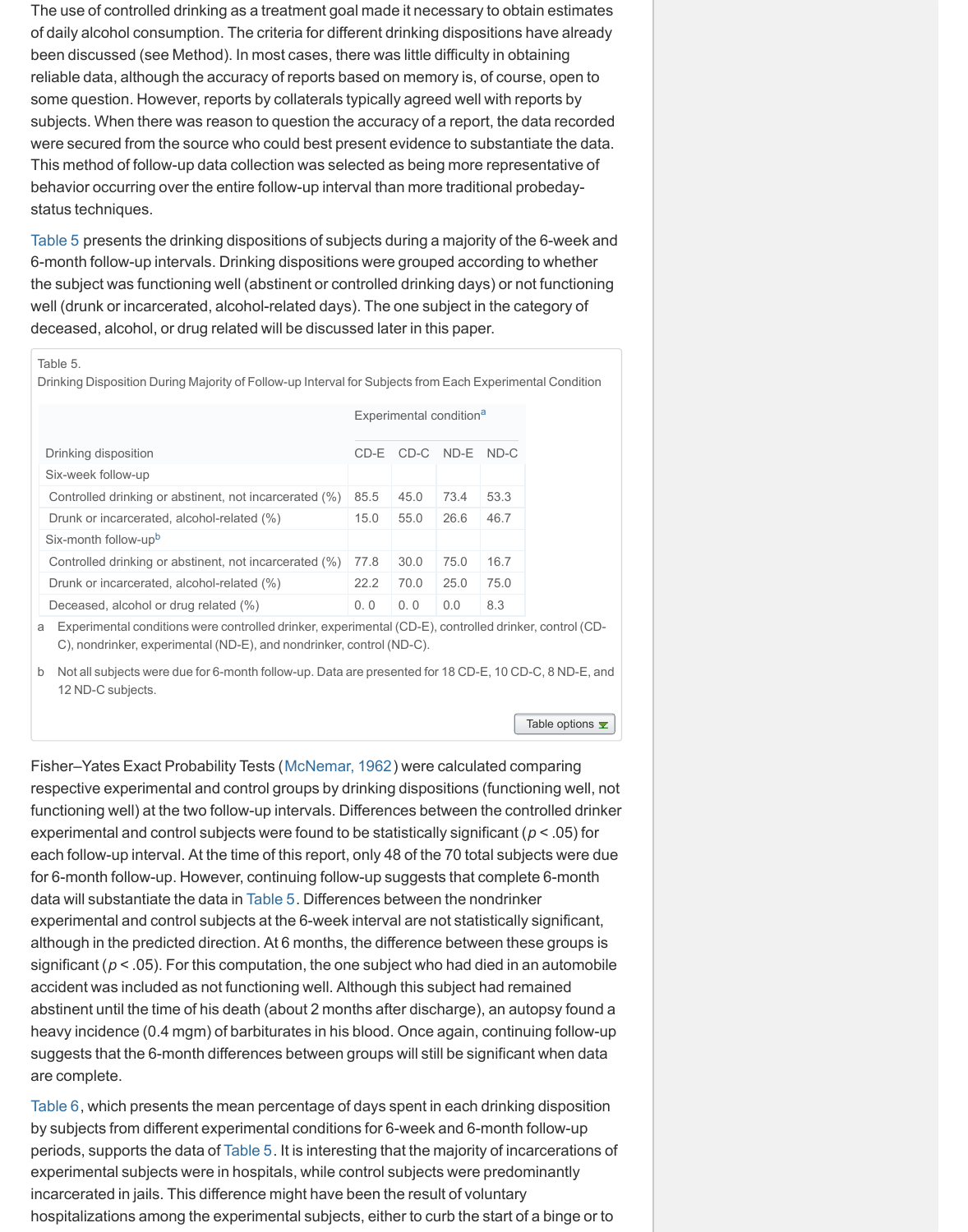| Hospital |      |                                           |               |       |
|----------|------|-------------------------------------------|---------------|-------|
| Jail     | 2.33 | 6.90                                      | $\sqrt{2.87}$ | 19.91 |
| Total    |      | $100.00$   $100.00$   $100.00$   $100.00$ |               |       |

a Experimental conditions were controlled drinker, experimental (CD-E), controlled drinker, control (O C), nondrinker, experimental (ND-E), and nondrinker, control (ND-C).

- b Thirteen of the CD-E subjects successfully practiced substantial controlled drinking, eight of them do so for an average of more than 50% of all days since [dis](http://www.sciencedirect.com/science/article/pii/S000578941630096X#tf0060)charge, and the remaining five to a lesser extent (an average of about 30% of all days since discharge). One subject in each of the other three groups also successfully practiced substantial controlled drinking. The ND-E subject doing so was yet due for 6-month follow-up. A more detailed description of the incidence of controlled drinking an subjects is includ[ed](http://www.sciencedirect.com/science/article/pii/S000578941630096X#tf0065) in the expanded version of this manuscript which is available from the authors request.
- c Not all subjects were due for 6-month follow-up. Data are presented for 18 CD-E, 10 CD-C, 8 ND-E 11 ND-C subjects. The one ND-C subject who died was not included in this presentation.
- d Abstinent, not incarcerated days reported for ND-C subjects at 6 months include 26 days when one subject was not drinking but used other drugs heavily.

Table option

Three other indices of behavior change were obtained for all subjects in addition to drinking status. The measures of vocational status, use [of](http://www.sciencedirect.com/science/article/pii/S000578941630096X#tf0075) therapeutic supports, and evaluation of subjects' general functioning by collateral sources have already been described (see Method). Table 7 presents 6-week and 6-month adjunctive measure follow-up data for subjects from each treatment group. As is evident in Table 7, these data support those reported earlier for drinking disposition. Continuing follow-up indicates that the figures reported in Table 7 will not change substantially when 6-month follow-up has been completed.

| Table 7.<br>Adjunctive Follow-up Measures for Subjects in Four Experimental Conditions |                                 |                                     |      |                     |      |  |
|----------------------------------------------------------------------------------------|---------------------------------|-------------------------------------|------|---------------------|------|--|
|                                                                                        |                                 | Experimental condition <sup>b</sup> |      |                     |      |  |
|                                                                                        | Adjunctive measure <sup>a</sup> |                                     |      | CD-E CD-C ND-E ND-C |      |  |
|                                                                                        | Six-week follow-up              |                                     |      |                     |      |  |
|                                                                                        | <b>Vocational status</b>        |                                     |      |                     |      |  |
|                                                                                        | Improved $(\% )$                | 20.0                                | 20.0 | 33.3                | 33.3 |  |
|                                                                                        |                                 |                                     |      |                     |      |  |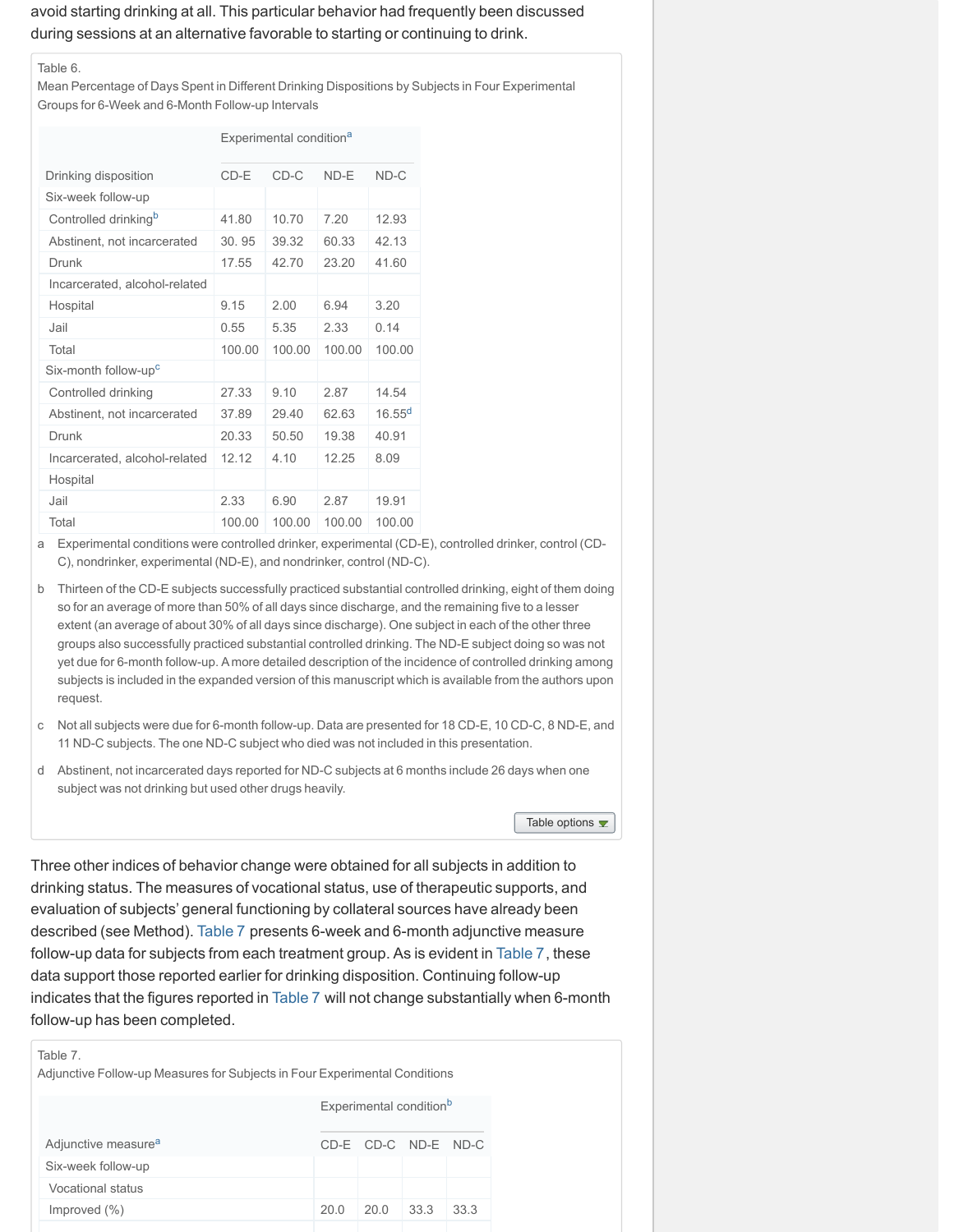- b Experimental conditions were controlled drinker, experimental (CD-E), controlled drinker, control (O C), nondrinker, experimental (ND-E), and nondrinker, control (ND-C).
- c Not all subjects were due for 6-month follow-up. Data are presented for 18 CD-E, 10 CD-C, 8 ND-E 11 ND-C subjects. The one ND-C subject who died was not included in this presentation.

Table option

# **Discussion**

The results of the [pr](http://www.sciencedirect.com/science/article/pii/S000578941630096X#tf0090)esent study can be succinctly summarized: Male Gamma alcohol treated by the method of individualized behavior therapy described in this paper were found to function significantly better after discharge than respective control subjects treated by conventional techniques. Differences between experimental and control subjects were found not only for drinking behaviors, but for other adjunctive measure functioning as well. Moreover, subjects who clearly met the criteria required by most experts for classification as "alcoholics" were able to acquire and maintain patterns of controlled drinking. These findings directly contradict the concept of irreversibility of alcoholic drinking which, lacking evidence, is but a *post hoc* tautology of little descriptive. or predictive value.

A treatment goal of controlled drinking is uncommon and creates certain problems of data evaluation. The criteria used to distinguish controlled drinking days from drunk of were derived from data collected on actual social drinkers who had participated in baseline drinking behavior studies and, thus, were not completely arbitrary. The base data, however, were obtained from single drinking sessions. If a longitudinal baseline study were conducted, normal drinking patterns would probably be found to consist of major proportion of abstinent days, a certain proportion of controlled drinking days, a small proportion of drunk days. Thus, any appraisal of how well the controlled drinkin patterns acquired by some of the subjects in this experiment approxi mated normal drinking behaviors must allow for a small proportion of drunk days. Furthermore, the extent of drunkenness which is typical among normal drinkers is probably greatly dependent upon socioeconomic status.

At times, many of the controlled drinker experimental subjects who were able to practice. controlled drinking successfully after discharge from the hospital placed themselves extended periods of abstinence. However, this self-imposed abstinence was not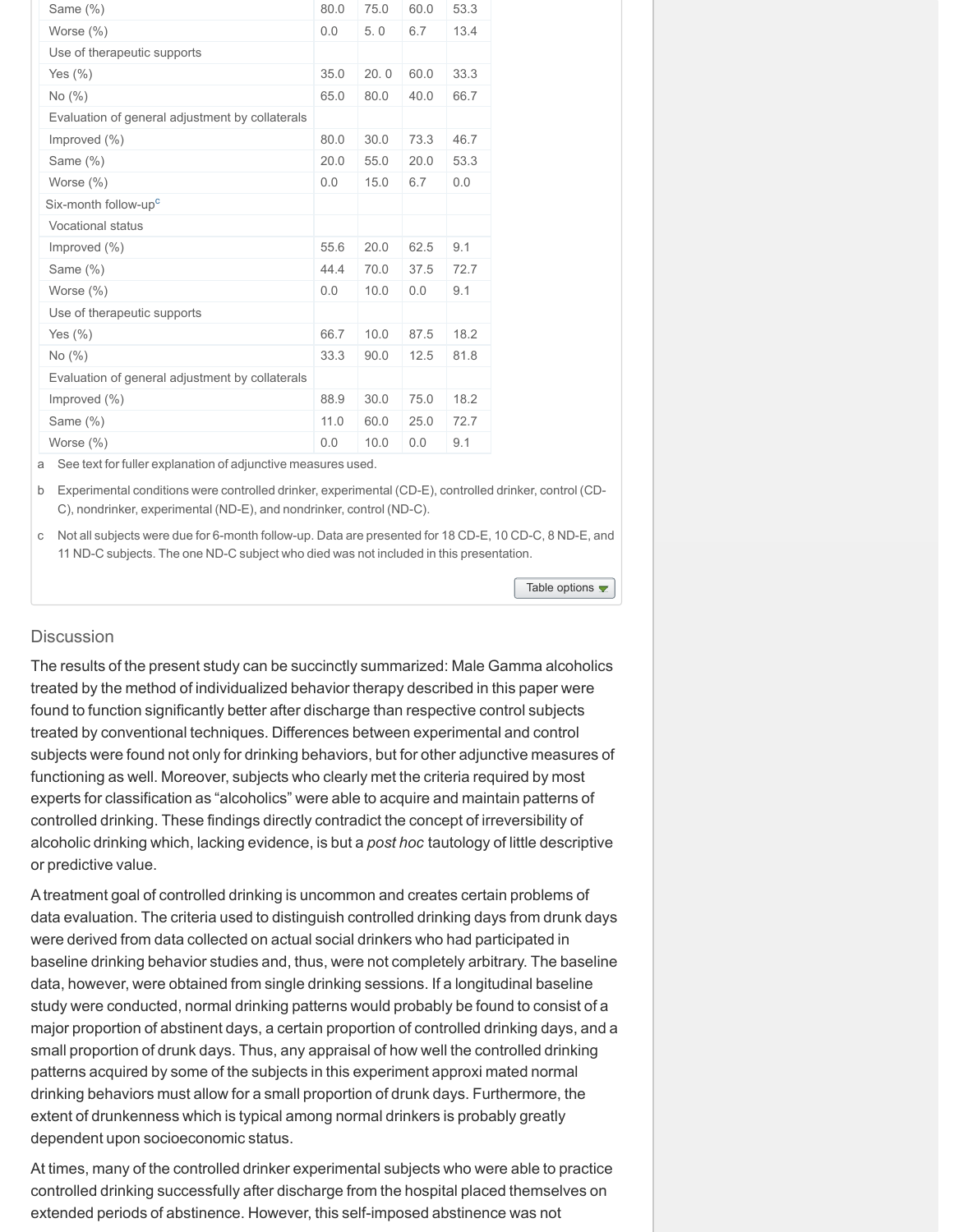maintained by a fear of the supposedly unavoidable consequences of drinking. Instead, subjects reported they were abstinent either because drinking now served no useful purpose, or because they were dealing with stress-inducing situations and believed drinking might interfere with their effective handling of those problems. For instance, in all cases the extended periods of abstinence were occasionally interrupted by one or two days of controlled drinking. It is reasonable to suppose that the degree of self-respect associated with this sort of abstinence is much greater than that accompanying a period of abstinence which is maintained by fear, and this might help the individual to deal better with problem situations.

While reports of successful controlled drinking by a small proportion of control subjects may surprise some readers, as substantiated by numerous studies cited earlier in this paper such findings are not at all unusual. No doubt, the nature of the follow-up results one obtains are in large part a function of the measures used. Thus, if a category of controlled drinking is not included in a follow-up scale, an acquiescent subject may soon realize that this is not an expected behavior for an alcoholic and fail to report incidents which have occurred.

In many cases, an insistence upon abstinence as the only possible treatment goal for alcoholics may even be unrealistic or harmful. For instance, consider a heavy drinker who has greatly identified with social groups whose members are mostly normal drinkers. Such a person may well decide to continue drinking until he is physically debilitated, rather than risking the loss of most of his friends by being abstinent. The issue here is not the morality of such social consequences, but their reality. If, by definition, an alcoholic may never drink in a fashion even approximating normal drinking and must always be "different" from most other individuals, then abstinence will not make an alcoholic a functioning member of society *per se,* but only a member of a special society– a subculture which specifically reinforces nondrinking. If faced with this choice, many individuals may well decide to continue drinking rather than change their social identification.

The same is true for the problem drinker, as traditional beliefs about alcoholism leave such individuals little to gain from curtailing their drinking, and, in fact, may provide an incentive for them to repeatedly attempt to prove that they are not "alcoholics." One would expect problem drinkers to find the controlled drinker treatment described in this report to be both appealing and acceptable.

The effects of certain of the various treatment procedures used in this study have already been discussed to some extent. However, stimulus control sessions constituted the bulk of the experimental treatment. It became rapidly apparent in conducting follow-up that, for some subjects, the effects of stimulus control sessions had been much more than learning how to handle specific situations. In particular, subjects who were found to be functioning well after discharge seemed to have experienced a more general form of learning sometimes called rule learning, or learning to learn. Typically, the successful subject could apply what he had learned to novel situations. For example, approximately 1 month subsequent to discharge, nondrinker experimental subject J. A. was able to analyze an experienced desire to drink as resulting from the fact that his brother was living in his house, free-loading off of him, and attempting to seduce his wife. J. A. then generated a number of possible responses to this situation, including migrating to Chicago. After analyzing the various alternatives in terms of long-range consequences, he decided to confront his brother and demand that he move out of the house. To J. A.'s amazement, his brother did move out, and J. A.'s marital relationship improved considerably thereafter.

While the contribution of each component of the treatment procedure used must be evaluated experimentally, it is our contention that stimulus control sessions not only constituted the bulk of the treatment sessions, but were primarily responsible for the behavior changes which later occurred. In a refined treatment, it would seem logical to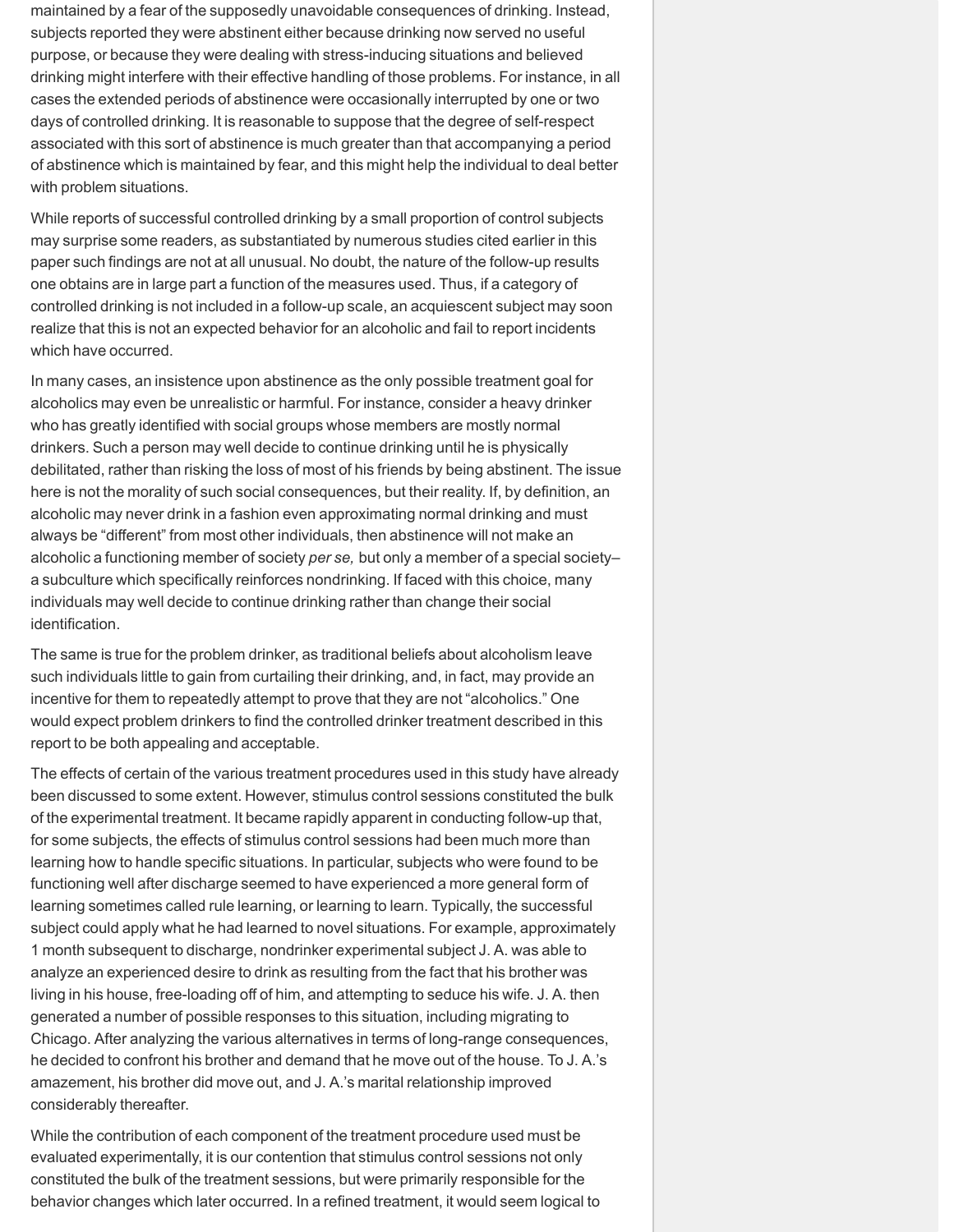some alcoholic individuals can acquire and maintain controlled drinking patterns. Whether those patterns will persist over longer follow-up intervals can be determined only by continued follow-up.

### References

Anant, 1968 S.S. Anant

**Former alcoholics and social drinking: an unexpected finding** The Canadian Psychologist, 9 (1968), p. 35

CrossRef | View Record in ScopusLoading

Bailey and Stewart, 1967 M.B. Bailey, J. Stewart

**Normal drinking by persons reporting previous problem drinking** Quarterly Journal of Studies on Alcohol, 28 (1967), pp. 305–315

View Record in Scopus

#### Bandura, 1969 A. Bandura

#### **Principles of behavior modification**

Holt, Rinehart &Winston, New York (1969)

#### Bell, 1963 R.G. Bell

**Comment on "Normal drinking in recovered alcohol addicts."** Quarterly Journal of Studies on Alcohol, 24 (1963), pp. 321–322

View Record in Scopus

#### Brunner-Orne, 1963 M. Brunner-Orne

**Comment on "Normal drinking in recovered alcohol addicts."**

Quarterly Journal of Studies on Alcohol, 24 (1963), pp. 730–733

View Record in Scopus

#### Carpenter, 1957 J.A. Carpenter

**Effects of alcoholic beverages on skin conductance: an exploratory study** [Quarterl](http://www.sciencedirect.com/science/article/pii/S000578941630096X#bb0005)y Journal of Studies on Alcohol, 18 (1957), pp. 1–18

View Record in Scopus

Cice[ro et al., 19](http://dx.doi.org/10.1037%2Fh0082605)68 [T.J. Cicero, R.D. My](http://www.scopus.com/inward/record.url?eid=2-s2.0-84909454964&partnerID=10&rel=R3.0.0&md5=d1258abada72fac190bb9217ab47ee3a)[ers, W.C. Blac](http://www.scopus.com/inward/citedby.url?eid=2-s2.0-84909454964&partnerID=10&rel=R3.0.0&md5=d1258abada72fac190bb9217ab47ee3a)k

**Increase in volitional ethanol consumption following interference with a learned avoidance [response](http://www.sciencedirect.com/science/article/pii/S000578941630096X#bb0010)**

Physiology and Behavior, 3 (1968), pp. 657–660

Article | **A** PDF (390 K) | View Record in ScopusLoading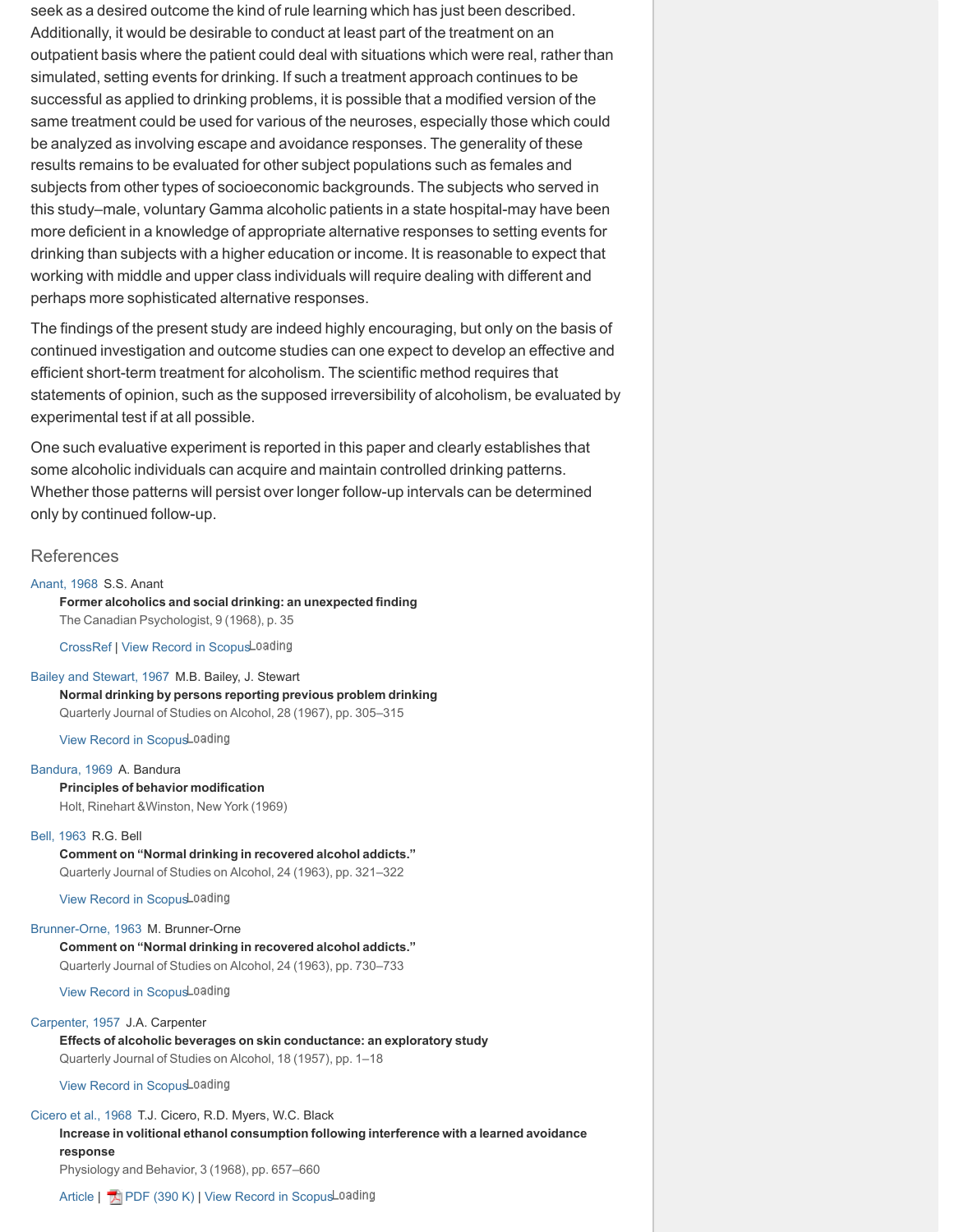**[Stress-induced us](http://www.sciencedirect.com/science/article/pii/S000578941630096X#bb0040)e of alcohol by problem drinkers as a function of their sense of identity** Quarterly Journal of Studies on Alcohol, 26 (1965), pp. 213–222

View Record in Scopus

Jellinek, 1960 E.M. Jellinek **[The disease c](http://www.sciencedirect.com/science/article/pii/S000578941630096X#bb0045)oncept of alcoholism** Hillhouse Press, New Haven (1960)

Kendell, 1965 R.E. Kendell

#### **Normal drinking by former alcohol addicts**

[Quarterly Journal of Stu](http://www.scopus.com/inward/record.url?eid=2-s2.0-0010669702&partnerID=10&rel=R3.0.0&md5=69ab04a1bd2d0716785938c8f1026a49)[dies on Alcoho](http://www.scopus.com/inward/citedby.url?eid=2-s2.0-0010669702&partnerID=10&rel=R3.0.0&md5=69ab04a1bd2d0716785938c8f1026a49)l, 26 (1965), pp. 247–257

[View Rec](http://www.sciencedirect.com/science/article/pii/S000578941630096X#bb0050)ord in Scopus

#### Knott and Beard, 1966 D.H. Knott, J.D. Beard

#### **The disease concept of alcoholism**

[Paper presented at the](http://www.scopus.com/inward/record.url?eid=2-s2.0-0013566709&partnerID=10&rel=R3.0.0&md5=aa669401716885de3c8ef262f86904ea) [115th Annual M](http://www.scopus.com/inward/citedby.url?eid=2-s2.0-0013566709&partnerID=10&rel=R3.0.0&md5=aa669401716885de3c8ef262f86904ea)eeting of the American Medical Association, Chicago (1966)

#### [Lemere, 1953](http://www.sciencedirect.com/science/article/pii/S000578941630096X#bb0055) F. Lemere

#### **What happens to alcoholics**

American Journal of Psychiatry, 109 (1953), pp. 674–676

[CrossRef | View Recor](http://www.scopus.com/inward/record.url?eid=2-s2.0-73049171766&partnerID=10&rel=R3.0.0&md5=e001edc28d21511de7ed8ac1328b2f86)[d in Scopus](http://www.scopus.com/inward/citedby.url?eid=2-s2.0-73049171766&partnerID=10&rel=R3.0.0&md5=e001edc28d21511de7ed8ac1328b2f86)Loading

#### [Lemere, 1963](http://www.sciencedirect.com/science/article/pii/S000578941630096X#bb0060) F. Lemere

**Comment on "Normal drinking in recovered alcohol addicts."**

Quarterly Journal of Studies on Alcohol, 24 (1963), pp. 727–728

[Lienert and Traxel, 1](http://www.sciencedirect.com/science/article/pii/S000578941630096X#bb0065)959 G.A. Lienert, W. Traxel

**The effects of meprobamate and alcohol on galvanic skin response** Journal of Psychology, 48 (1959), pp. 329–334

[CrossRef | View Recor](http://www.scopus.com/inward/record.url?eid=2-s2.0-3342966211&partnerID=10&rel=R3.0.0&md5=f95bafdc4d9a9b4be190d630a217537a)[d in Scopus](http://www.scopus.com/inward/citedby.url?eid=2-s2.0-3342966211&partnerID=10&rel=R3.0.0&md5=f95bafdc4d9a9b4be190d630a217537a)

[Lundin, 1969](http://www.sciencedirect.com/science/article/pii/S000578941630096X#bb0070) R.W. Lundin

**Personality: A behavioral analysis** MacMillan Company, London (1969)

#### [Masserman and](http://www.sciencedirect.com/science/article/pii/S000578941630096X#bb0075) Yum, 1946 J.H. Masserman, K.S. Yum

**An analysis of the influence of alcohol on experimental neuroses in cats** Psychosomatic Medicine, 8 (1946), pp. 36–52

[CrossRef | View Recor](http://www.scopus.com/inward/record.url?eid=2-s2.0-76549207991&partnerID=10&rel=R3.0.0&md5=ed291a1c9deb006708a658f9bd130117)[d in Scopus](http://www.scopus.com/inward/citedby.url?eid=2-s2.0-76549207991&partnerID=10&rel=R3.0.0&md5=ed291a1c9deb006708a658f9bd130117)

[McNamee et al., 1968](http://www.sciencedirect.com/science/article/pii/S000578941630096X#bb0080) H.B. McNamee, N.K. Mello, J.H. Mendelson **Experimental analysis of drinking patterns of alcoholics: concurrent psychiatric observations**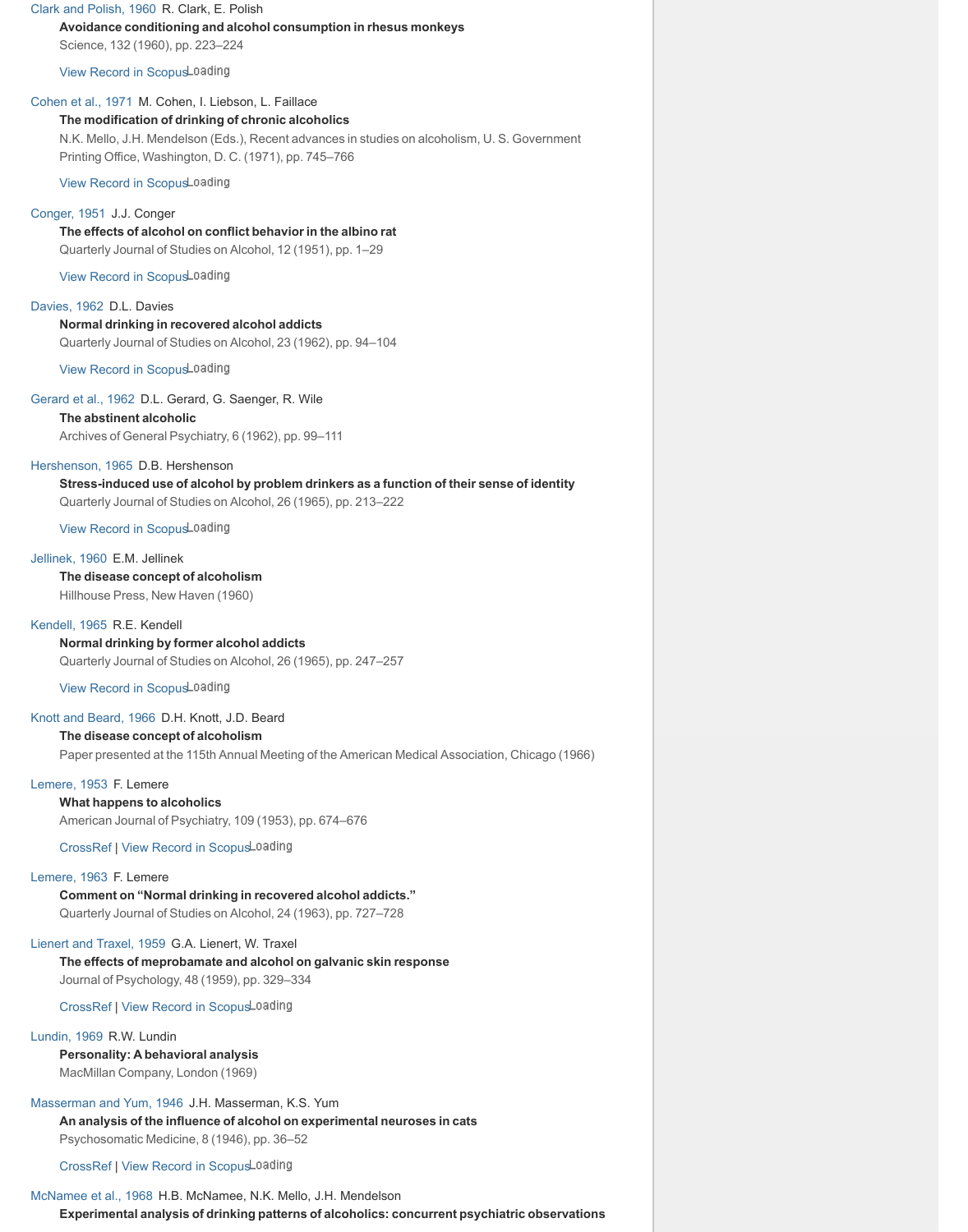**after treatment**

Quarterly Journal of Studies on Alcohol, 29 (1968), pp. 610–633

[Pfeffer and Berge](http://www.sciencedirect.com/science/article/pii/S000578941630096X#bb0115)r, 1957 A.Z. Pfeffer, S. Berger

**A follow-up study of treated alcoholics** Quarterly Journal of Studies on Alcohol, 18 (1957), pp. 624–648

[Quirk, 1968](http://www.sciencedirect.com/science/article/pii/S000578941630096X#bb0120) D.A. Quirk

**Former alcoholics and social drinking: an additional observation** The Canadian Psychologist, 9 (1968), pp. 498–499

[Rachman and Teasdale, 196](http://www.sciencedirect.com/science/article/pii/S000578941630096X#bb0125)9 S. Rachman, J. Teasdale **A version therapy and behavior disorders: An analysis** University of Miami Press, Florida (1969)

[Reinert, 1968](http://www.sciencedirect.com/science/article/pii/S000578941630096X#bb0130) R.E. Reinert **The concept of alcoholism as a disease** Bulletin of the Menninger Clinic, 32 (1968), pp. 21–25

[Reinert and Bowen,](http://www.sciencedirect.com/science/article/pii/S000578941630096X#bb0135) 1968 R.E. Reinert, W.T. Bowen **Social drinking following treatment for alcoholism** Bulletin of the Menninger Clinic, 32 (1968), pp. 280–290

[Schaefer et al.,](http://www.sciencedirect.com/science/article/pii/S000578941630096X#bb0140) 1971a H.H. Schaefer, M.B. Sobell, K.C. Mills **Baseline drinking behaviors in alcoholics and social drinkers: kinds of drinks and sip magr** Behaviour Research and Therapy, 9 (1971), pp. 23–27

[Schaefer et al., 1971b](http://www.sciencedirect.com/science/article/pii/S000578941630096X#bb0145) H.H. Schaefer, M.B. Sobell, K.C. Mills **Some sobering data on the use of self-confrontation with alcoholics** Behavior Therapy, 2 (1971), pp. 28–39

[Selzer and Holloway, 1957](http://www.sciencedirect.com/science/article/pii/S000578941630096X#bb0150) M.L. Selzer, W.H. Holloway **A follow-up of alcoholics committed to a state hospital** Quarterly Journal of Studies on Alcohol, 18 (1957), pp. 98–120

[Sobell et al.,](http://www.sciencedirect.com/science/article/pii/S000578941630096X#bb0155) 1971 L.C. Sobell, M.B. Sobell, H.H. Schaffer **Alcoholics name fewer mixed drinks than social drinkers** Psychological Reports, 28 (1971), pp. 493–494

Sobell et al., 1972 M.B. Sobell, H.H. Schaeffer, K.C. Mills **[Differences in baseline d](http://www.sciencedirect.com/science/article/pii/S000578941630096X#bb0160)rinking behaviors between alcoholics and normal drinkers** Behaviour Research and Therapy, 10 (1972), pp. 257–268

[Thimann, 1963](http://www.sciencedirect.com/science/article/pii/S000578941630096X#bb0165) J. Thimann **Comment on "Normal drinking in recovered alcohol addicts."** Quarterly Journal of Studies on Alcohol, 24 (1963), pp. 324–325